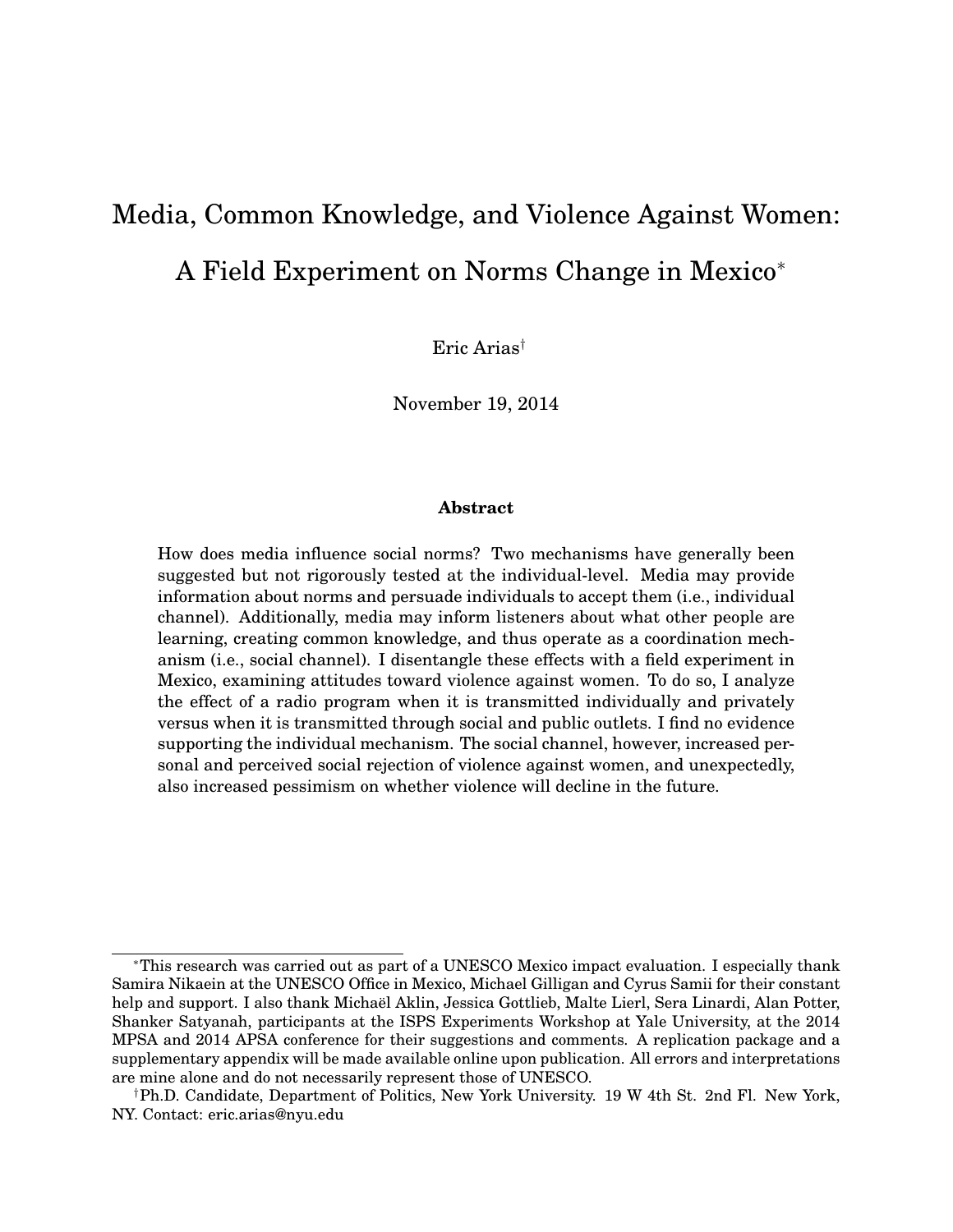# **1 Introduction**

Social norms are highly influential in shaping individual behavior, including the use of violence. At the same time, individuals' beliefs about these norms and behaviors are substantively influenced by exposure to information provided by the media. However, while many scholars have studied the effect of media on people's beliefs and behavior, the underlying logic behind this process remains unclear. Two very different mechanisms have been suggested but not rigorously tested.

One is a *direct* or *individual* mechanism where media provides information about norms and persuades individuals to accept them. In this view, individuals go through a process of learning and belief formation [\(DellaVigna and Gentzkow,](#page-29-0) [2010;](#page-29-0) [Bandura,](#page-29-1) [1986\)](#page-29-1). The second one is an *indirect* or *social* mechanism where media operates as a coordination device. Coordination is needed since one can conceptualize social norms as coordination problems, that is, situations in which each person wants to participate only if others participate as well [\(Mackie,](#page-31-0) [1996;](#page-31-0) [Chwe,](#page-29-2) [1998\)](#page-29-2). If this is the case, the provision of *public* information can enhance coordination on that norm through the creation of common knowledge [\(Chwe,](#page-29-3) [2001;](#page-29-3) [Mackie,](#page-31-0) [1996\)](#page-31-0).

While the individual mechanism would have an effect regardless of the dissemination method, the social one would be stronger when dissemination has a public component. Hence, I argue that information has a very different effect when it is transmitted *individually and privately* (for example, through individual leaflets) than when it is transmitted through more *social or collective outlets* (such as mass media or public meetings). That is, *how* information is provided is important to fully understand the mechanisms behind its influence.

This paper aims to disentangle the extent to which information acts through the individual mechanism (via persuasion) versus the extent to which it does so through the social mechanism (via higher-order beliefs).<sup>[1](#page-1-0)</sup> While these issues have been re-

<span id="page-1-0"></span><sup>&</sup>lt;sup>1</sup>Higher order beliefs refer to the beliefs individuals hold about the beliefs of others,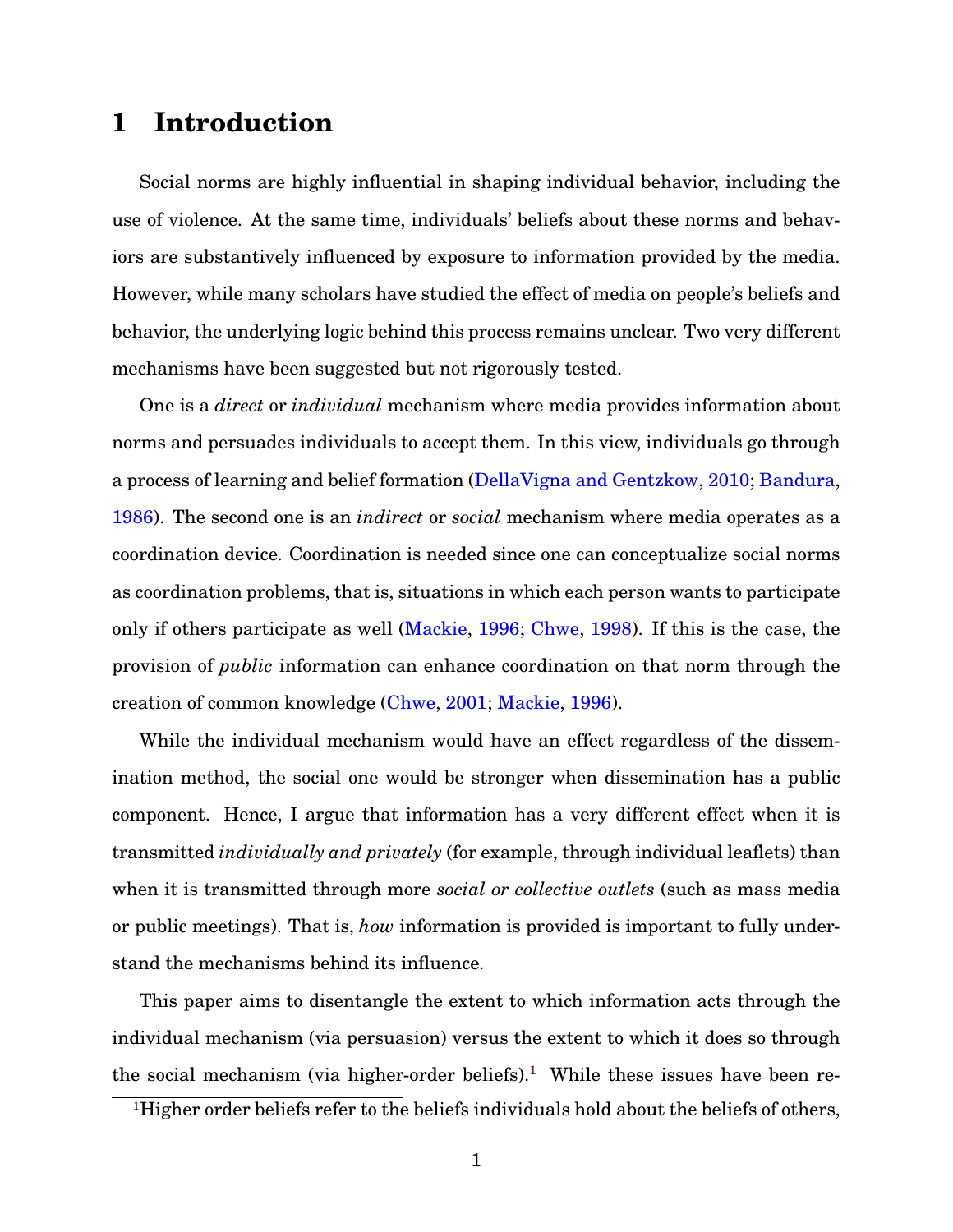cently raised in the literature, they have not been tested at the individual-level. [Yanagizawa-Drott](#page-32-0) [\(2014\)](#page-32-0) analyzes the effect of Rwanda's 'hate radio' during the 1994 genocide. He argues that the broadcast increased participation in violence through both the individual and social mechanisms. However, the empirical analysis is un-able to explicitly test these mechanisms at the individual-level.<sup>[2](#page-2-0)</sup> Similarly, [Gottlieb](#page-30-0) [\(2014\)](#page-30-0) analyzes the effect of a village-level (i.e., public) informational intervention on political accountability in Mali. She finds evidence that the informational effect on voting simulations increases when the information reaches a larger number of villages in the commune. A different strand in the literature can be read as positing the individual and social channels as competing ones. Both [Paluck](#page-31-1) [\(2009\)](#page-31-1) and [Staub and](#page-32-1) [Pearlman](#page-32-1) [\(2009\)](#page-32-1) analyze the effect of a reconciliation soap-opera in Rwanda aimed at reducing prejudiced behavior, but they disagree on whether the individual or social mechanism is the main driver of social outcomes. Critically, media interventions in the literature have mostly been public. Hence, by design, they induce common knowledge precluding the isolation of the social component from the individual one. To the best of my knowledge, no field experiment has manipulated these avenues of change. Thus, the relative strength of each particular mechanism remains unknown.

The goal of this paper is to fill this gap by providing evidence from a randomized field experiment in rural Mexico designed to disentangle the aforementioned effects at the individual-level. I study the effect of an audio soap-opera on a particular set of values and behaviors, namely attitudes toward violence against women. The issue of violence against women is an important and well suited case for studying the influence of media, namely for three reasons. First, violence against women is a global the beliefs individuals hold about the beliefs that others hold about the beliefs of others, and so on.

<span id="page-2-0"></span><sup>2</sup>In [Yanagizawa-Drott'](#page-32-0)s [\(2014\)](#page-32-0) empirical analysis, data is aggregated at the villagelevel. Nevertheless, the results strongly support the social mechanism.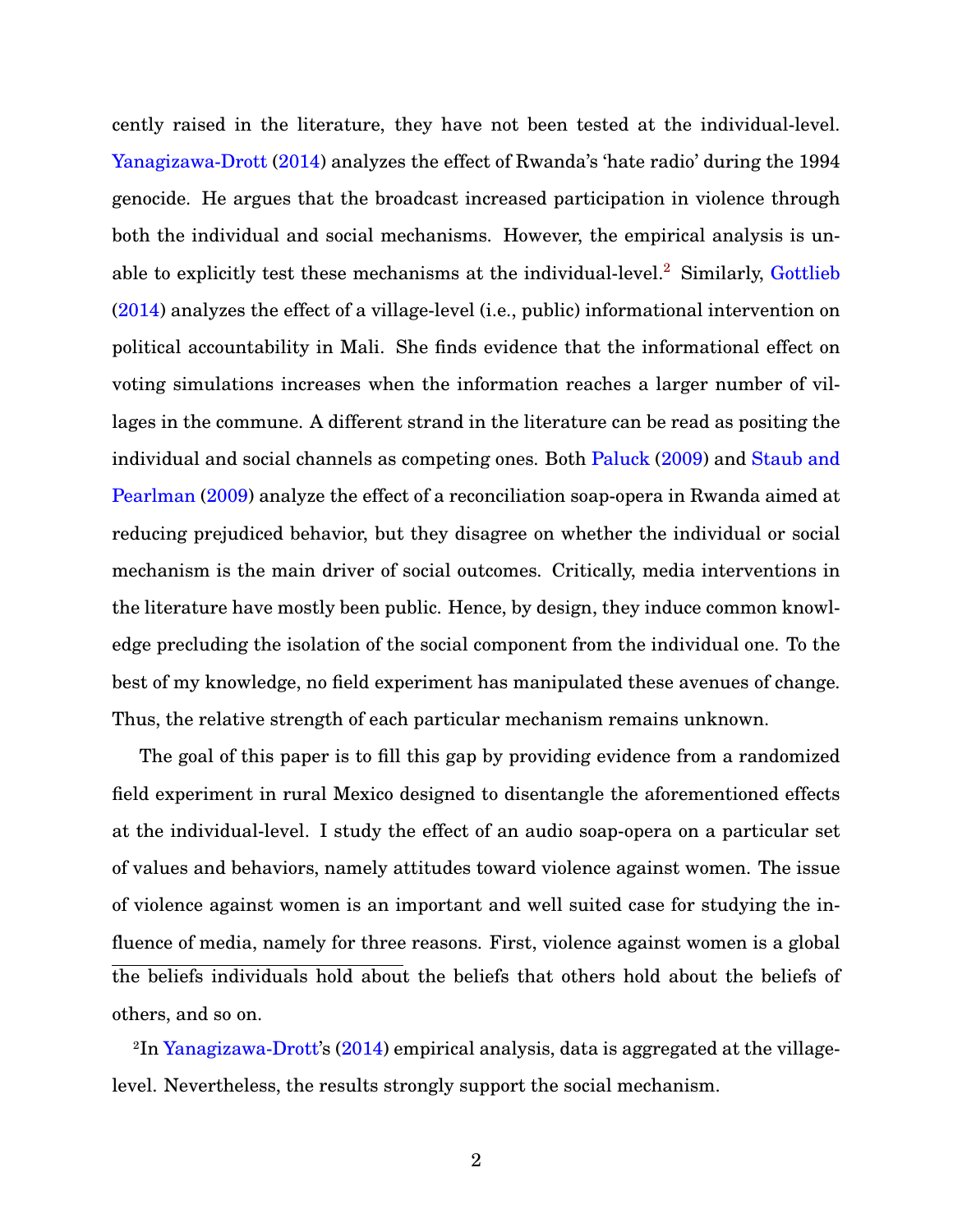concern. It is a violation of human rights and has extensive pernicious consequences that range from the direct physical and mental harm for women and their children to economic losses at the individual and national level. Second, in past years, development programs to improve women's economic, political, and social status have attracted substantive attention from researchers and policy-makers alike (e.g., [Duflo,](#page-29-4)  $2012$ ; [Beath, Christia, and Enikolopov,](#page-29-5)  $2013$ ; [Bush,](#page-29-6)  $2011$ ; Giné and Mansuri,  $2012$ ). It is crucial to enhance our understanding of the mechanisms behind particular policy interventions, such as social norms marketing, in order to improve their design and efficacy. Finally, the case of violence against women lends itself for studying the influence of media on social norms. Existing evidence supports the link between media and social norms related to violence against women. [Jensen and Oster](#page-30-2) [\(2009\)](#page-30-2) show that the introduction of cable television in India exposed viewers to new information about the outside world and other ways of life, decreasing the reported acceptability of violence toward women. But this effect could also be explained by the publicity of the media, which can plausibly influence social norms via coordination. This is because attitudes and behavior related to this type of violence can be understood as a coordination problem where strategic complementaries arise, namely participating in the cultural acceptance of violence is contingent upon the participation of others.

I partnered with the UNESCO Office in Mexico to implement the media intervention in San Bartolomé Quialana, a small rural, indigenous community in Oaxaca, Mexico, during May-June 2013. The soap-opera program analyzed here was designed to challenge norms of gender roles and, in particular, discourage violence against women. While holding the soap-opera content fixed, the experiment manipulated the social context in which individuals were able to receive the program.

The research design uses a randomization process which interacts with exogenous topography conditions that precluded parts of the community from accessing the broadcast. The area outside the loudspeaker's reach provides the leverage to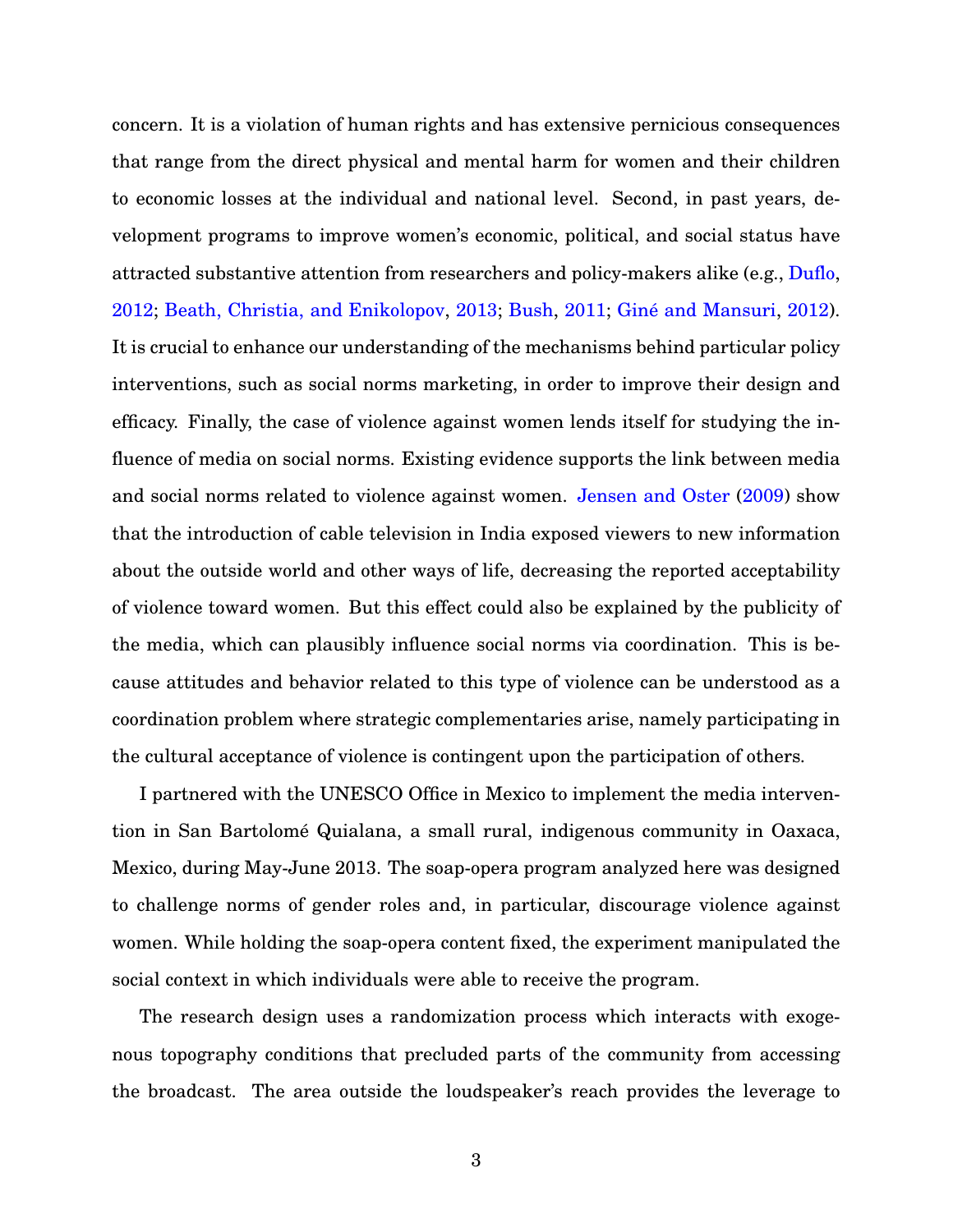test the individual mechanism. Within this area, households were randomly invited to listen to the program, individually and privately, using an audio CD (*Individual broadcast*). Here, individuals were unaware of others listening to the program, precluding common knowledge creation and coordination, thus isolating the individual effect. On the other hand, the area within the loudspeaker's reach allows us to test the social mechanism. In this area, all households were able to listen to the program (*Public broadcast*). In addition, households were also randomly invited to listen to the program, but in a common place (*Group broadcast*). This might facilitate the generation of common knowledge and, importantly, aims to match the invitation-component of the Individual broadcast treatment. As such, the design created four treatment conditions as shown in Table [1.](#page-36-0)

#### [Table 1 about here.]

I find that media influence on social norms is driven by social effects rather than individual persuasion. I also find that social interactions such as community meetings are not necessary conditions for such social effects. The evidence suggest that the social channel decreased personal and perceived social acceptance of violence against women, while also increasing pessimism on whether violence will decline in the future. These effects were generally stronger with less-educated and older individuals. In contrast, the results show that the individual mechanism had no effect.

A central empirical concern is that systematic differences may exist between the areas with and without broadcast access, which could potentially affect attitudes toward violence against women. I argue that this does not appear to be the case, showing that a battery of individual and household characteristics are balanced between the two areas. Given the small size of the town and the nature of the treatment conditions, another concern is that the design could have been vulnerable to spill-overs. However, as I further discuss below, the experiment was designed to address this is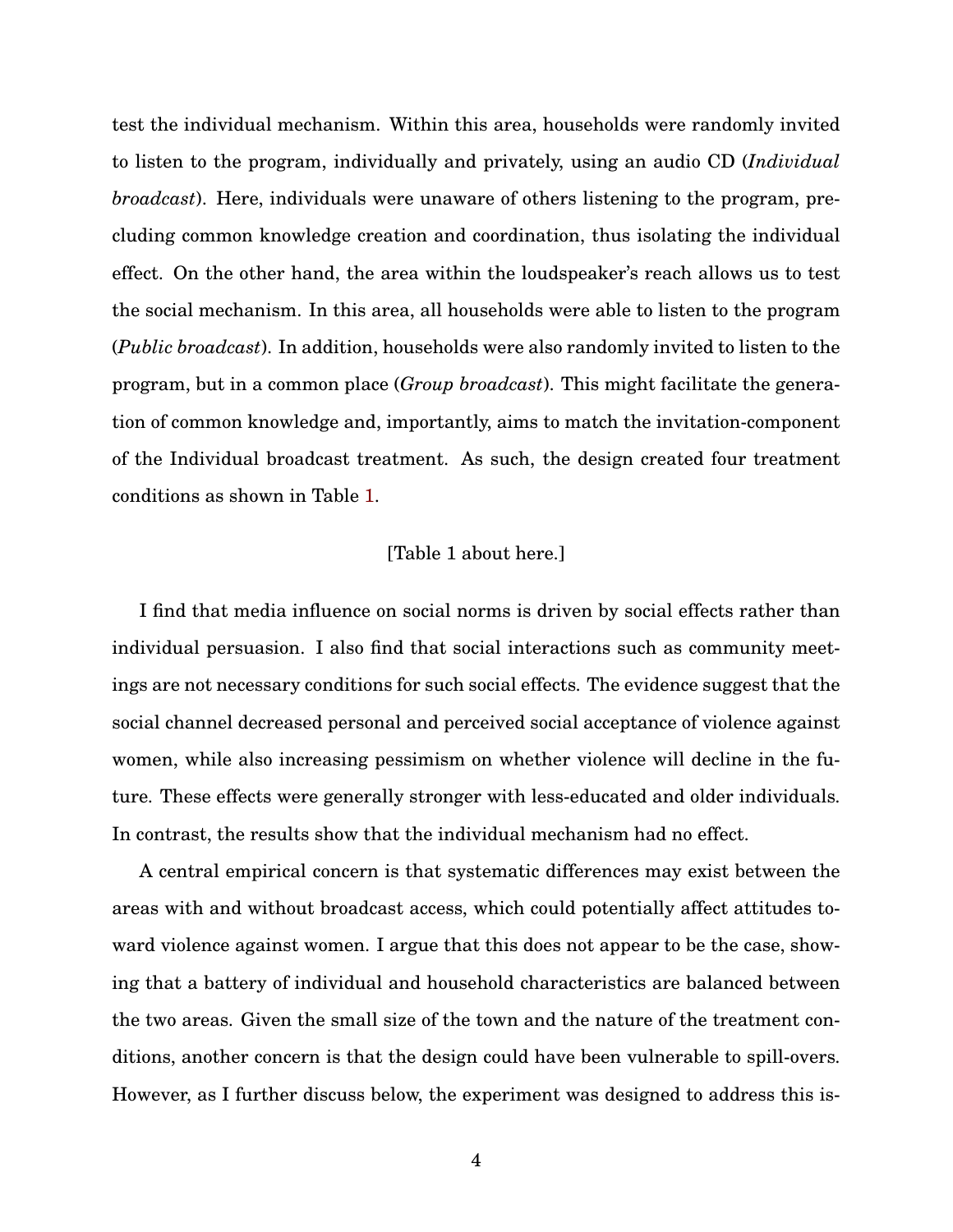sue to the extent possible, and most importantly, the presence of spill-overs would bias against the findings of the paper.

A growing literature has demonstrated that exposure to information provided by media outlets such as radio and television can influence a wide range of attitudes and behaviors. Mass media can impact political outcomes such as electoral behavior [\(Gentzkow,](#page-30-3) [2006;](#page-30-3) [DellaVigna and Kaplan,](#page-29-7) [2007;](#page-29-7) [Enikolopov, Petrova, and](#page-30-4) [Zhuravskaya,](#page-30-4) [2011\)](#page-30-4) and support for complex and contentious policies [\(Hayes and](#page-30-5) [Guardino,](#page-30-5) [2011\)](#page-30-5). Other studies investigate the effects of radio and television on social outcomes. Television can impact social norms like social trust [\(Olken,](#page-31-2) [2009\)](#page-31-2) as well as attitudes toward out-group members [\(Gentzkow and Shapiro,](#page-30-6) [2004\)](#page-30-6) and discrimination against women [\(Jensen and Oster,](#page-30-2) [2009\)](#page-30-2). In the same vein, recent research has explored the influence of the media content in and of itself. For instance, entertainment soap-operas can increase divorce rates [\(Chong and La Ferrara,](#page-29-8) [2009\)](#page-29-8) and reduce fertility rates [\(La Ferrara, Chong, and Duryea,](#page-31-3) [2012\)](#page-31-3). Similarly, 'educationentertainment' soap operas can influence beliefs and norms about intergroup tolerance [\(Paluck and Green,](#page-31-4) [2009;](#page-31-4) [Paluck,](#page-31-1) [2009\)](#page-31-1).

This paper contributes to this literature by empirically distinguishing the individual and social effects of media influence. This is important for several reasons. First, it improves our understanding of the mechanisms through which media impacts social norms; these estimates help resolve an extant puzzle in the empirical literature on media influence. Second, such estimates are critical for thinking about questions of policy interventions. For instance, knowing the magnitudes of these two effects would allow media intervention designers to better assess whether they should focus on public or private programs. Third, it also shed light on the way media interventions may have pernicious or unintended effects.

The rest of the paper is organized as follows. The next section expands on the theoretical framework, followed by the research design. The empirical strategy and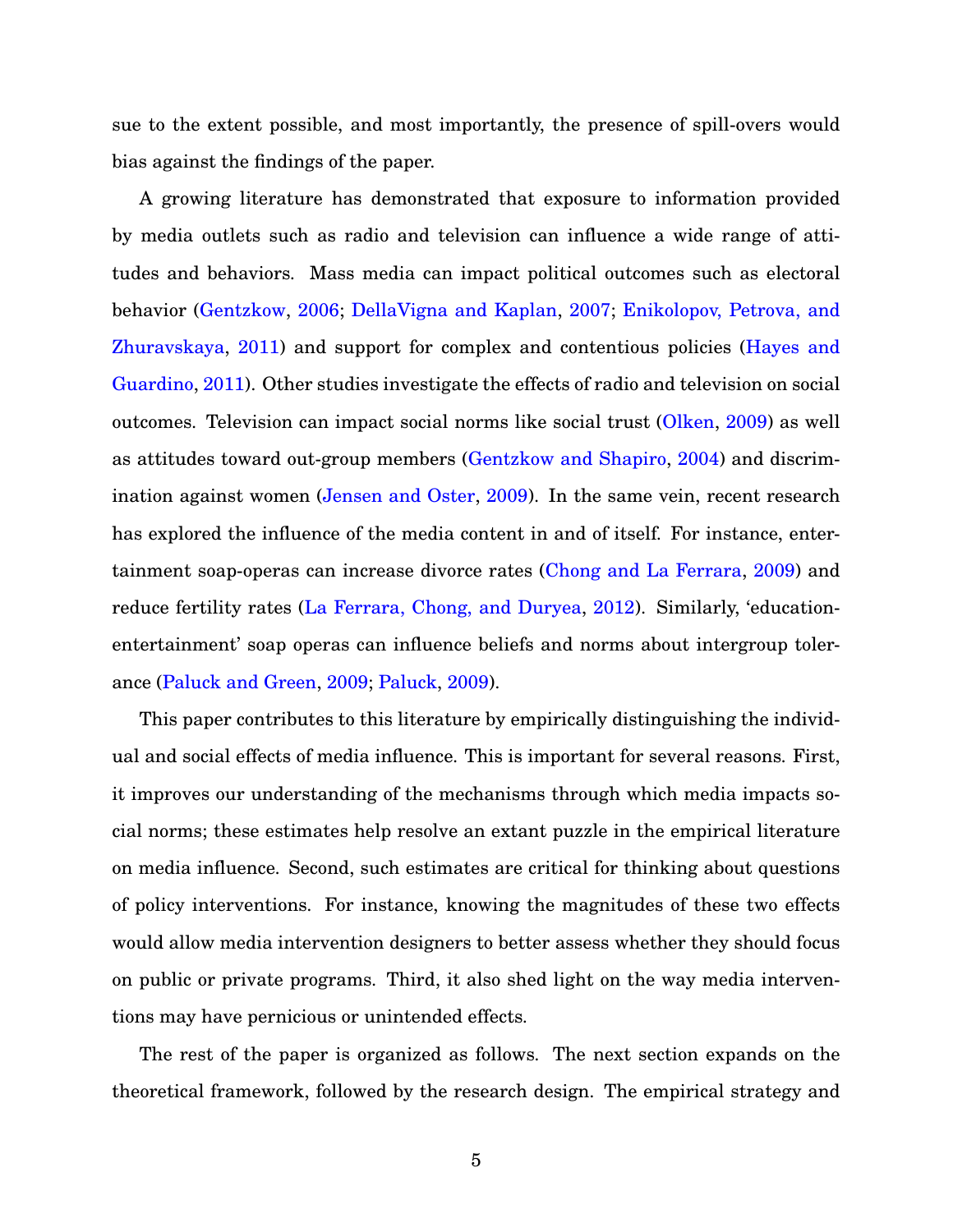results are presented afterwards. Finally, the last section concludes and discusses avenues for future research.

# **2 Theoretical Framework**

Social norms are highly influential in shaping individual behavior, including discrimination and violence against a specific group, such as women. Norms can protect against violence, but they can also support and encourage the use of it. For instance, acceptance of violence is a risk factor for all types of interpersonal violence [\(Krug,](#page-30-7) [Dahberg, and Mercy,](#page-30-7) [2002\)](#page-30-7). As such, behavior and attitudes related to violence toward women are shaped and reinforced by social norms in general, and gender stereotypes and expectations within the society in particular. These norms persist within society because of individuals' preference to conform, given the expectation that others will also conform [\(Mackie,](#page-31-0) [1996\)](#page-31-0). That is, participation in such norms and behaviors is a coordination problem as it is contingent upon the participation of others. This is because people are motivated to coordinate with one another when there are strategic complementarities: Social approval is only accrued by an individual if a sufficient number of people express their attitudes and behave in a similar way. Conversely, social sanctions can be inflicted on those with different expressed attitudes and behaviors if others do not join them.

Because of these considerations, numerous policies and programs have embarked on ambitious campaigns to address violence against women by promoting changes in social norms. Many of these strategies for social change take the form of mediadriven information interventions, such as TV or radio soap operas. These efforts raise fundamental questions about the extent and the conditions under which media can influence social norms. Building upon the burgeoning literature on media effects, media influence can be decomposed into two effects: (1) an individual or direct effect,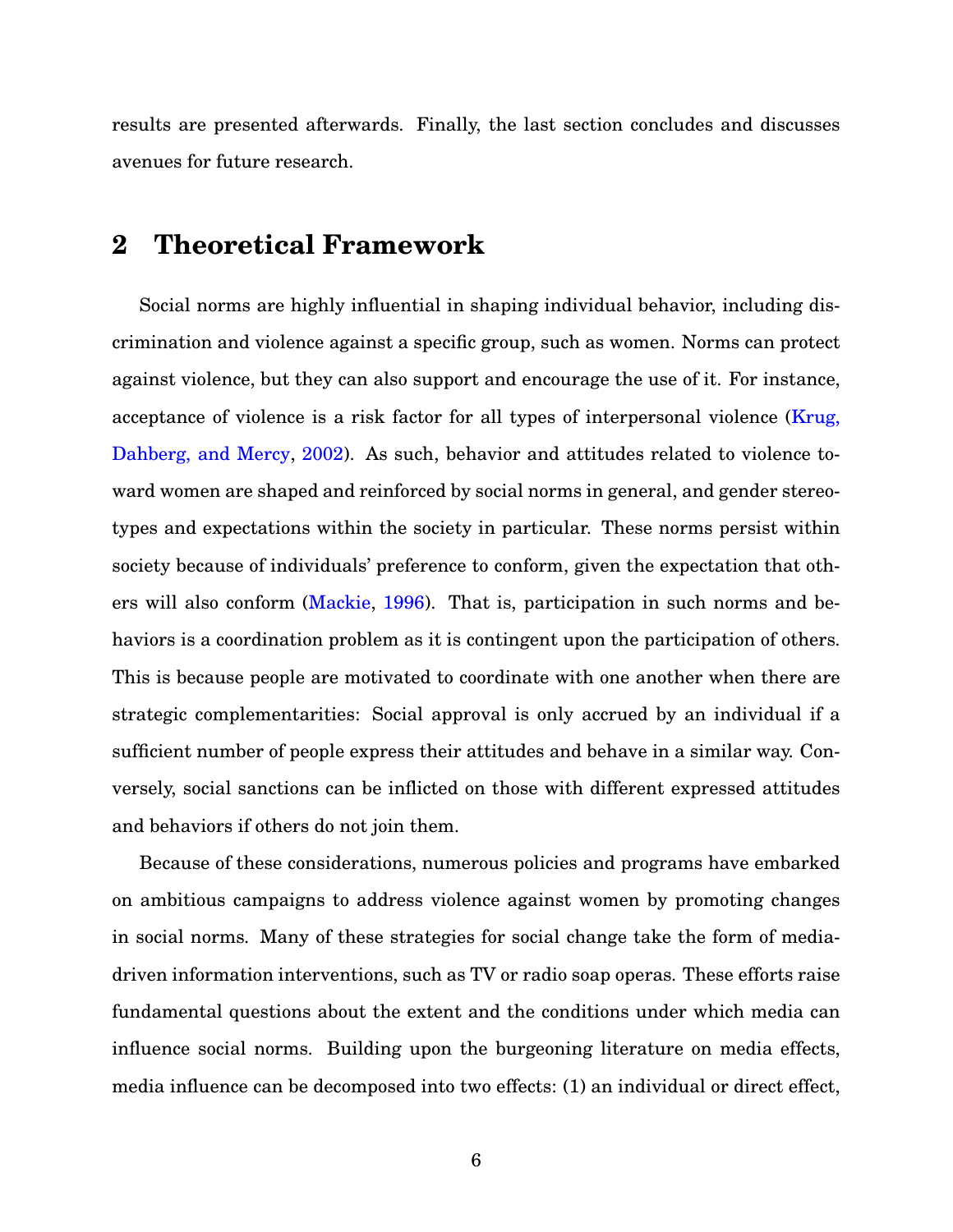and (2) a social or indirect effect.

**Individual or direct effect.** The individual or direct effect of media relies on persuasion. The emphasis is on the persuasive power of the content, which ignites an individual learning process, updating personal values and beliefs [\(DellaVigna and](#page-29-0) [Gentzkow,](#page-29-0) [2010;](#page-29-0) [Staub and Pearlman,](#page-32-1) [2009\)](#page-32-1). This 'individual educational process' is in line with arguments put forward by social learning theory, $3$  where the educational effect of the media works via media personalities as educational role models [\(Bandura,](#page-29-1) [1986\)](#page-29-1). These educational role models are able to perform an instructive function, and transmit knowledge, values and behaviors among others. One can find arguments that solely focus on how people are (individually and privately) persuaded, such as the following:

Characters representing relevant segments of the viewing population are shown adopting the beneficial attitudes and behavior patterns. Seeing people similar to themselves change their lives for the better not only conveys strategies for how to do it, but raises television viewers' sense of efficacy that they too can succeed. Viewers come to admire, and are inspired by, characters in their likenesses who struggle with difficult obstacles and eventually overcome them. [\(Bandura,](#page-29-9) [2004,](#page-29-9) p. 83)

**Social or indirect effect.** Media can also have an effect via a social mechanism. Here, media influence is rooted in the fact that it provides information that can enhance coordination on a norm or action through the creation of common knowledge [\(Chwe,](#page-29-3) [2001\)](#page-29-3). This is because media's method of delivery is a public one. Information that is known to be publicly available helps individuals to form an understanding of their shared beliefs [\(Mutz,](#page-31-5) [1998\)](#page-31-5). Public information not only causes individuals to update their personal beliefs, but also allows them to update their beliefs about how

<span id="page-7-0"></span><sup>3</sup>Also referred to as social cognitive theory.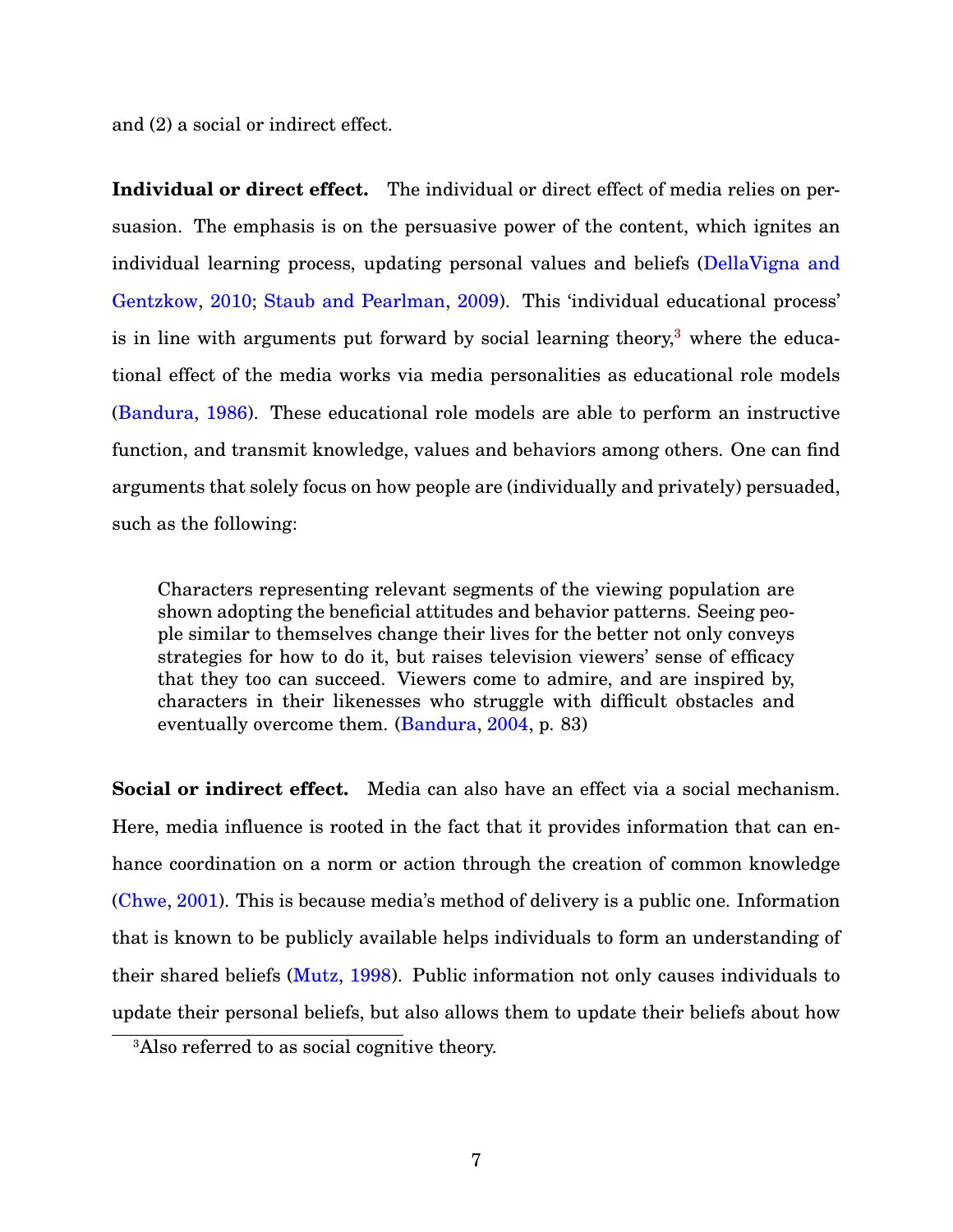widely these beliefs are shared [\(Morris and Shin,](#page-31-6) [2002\)](#page-31-6).<sup>[4](#page-8-0)</sup> In this vein, some authors argue that "attempts to change public behaviors by changing private attitudes will not be effective unless some effort is also made to bridge the boundary between the public and the private." [\(Miller, Monin, and Prentice,](#page-31-7) [2000,](#page-31-7) p. 113).

Because of this, I argue that the method of dissemination of information is a significant driver of individuals' beliefs and behavior. A *public* transmission of information –vis-a-vis a ` *private* one– facilitates the creation of common knowledge, thus increasing its influence on social norms.[5](#page-8-1) This is the main hypothesis of this paper:

<span id="page-8-2"></span>**Hypothesis 1 (Common Knowledge).** *The effect of an information intervention on attitudes and norms is greater when the method of delivery is public.*

A public method of delivery helps bring about, but by no means guarantees, common knowledge and coordinated action [\(Chwe,](#page-29-2) [1998\)](#page-29-2). In reality, individuals might not know with certainty that others received the information, and thus everyone who received such information might not know with certainty that everybody else that received the information knows that others received the information, and so on. In other words, a public method of delivery may nonetheless be affected by some degree of uncertainty about whether others received the information. However, this degree of uncertainty is influenced by the type of social interactions created by the condi-

<span id="page-8-0"></span><sup>4</sup>Here, public information is used to know that others received the information, and that everyone who received the information knows that everybody else that received the information knows this, and so on.

<span id="page-8-1"></span><sup>5</sup>Arguably, 'strong' and 'weak' hypotheses can be derived. The strong hypothesis would imply that only by increasing the publicness of the information above a certain threshold one should expect an effect. The weak version would postulate that by increasing publicness one is able to increase the effect. Differentiating between these two is beyond the scope of this paper. For evidence in this regard see [Gottlieb](#page-30-0) [\(2014\)](#page-30-0).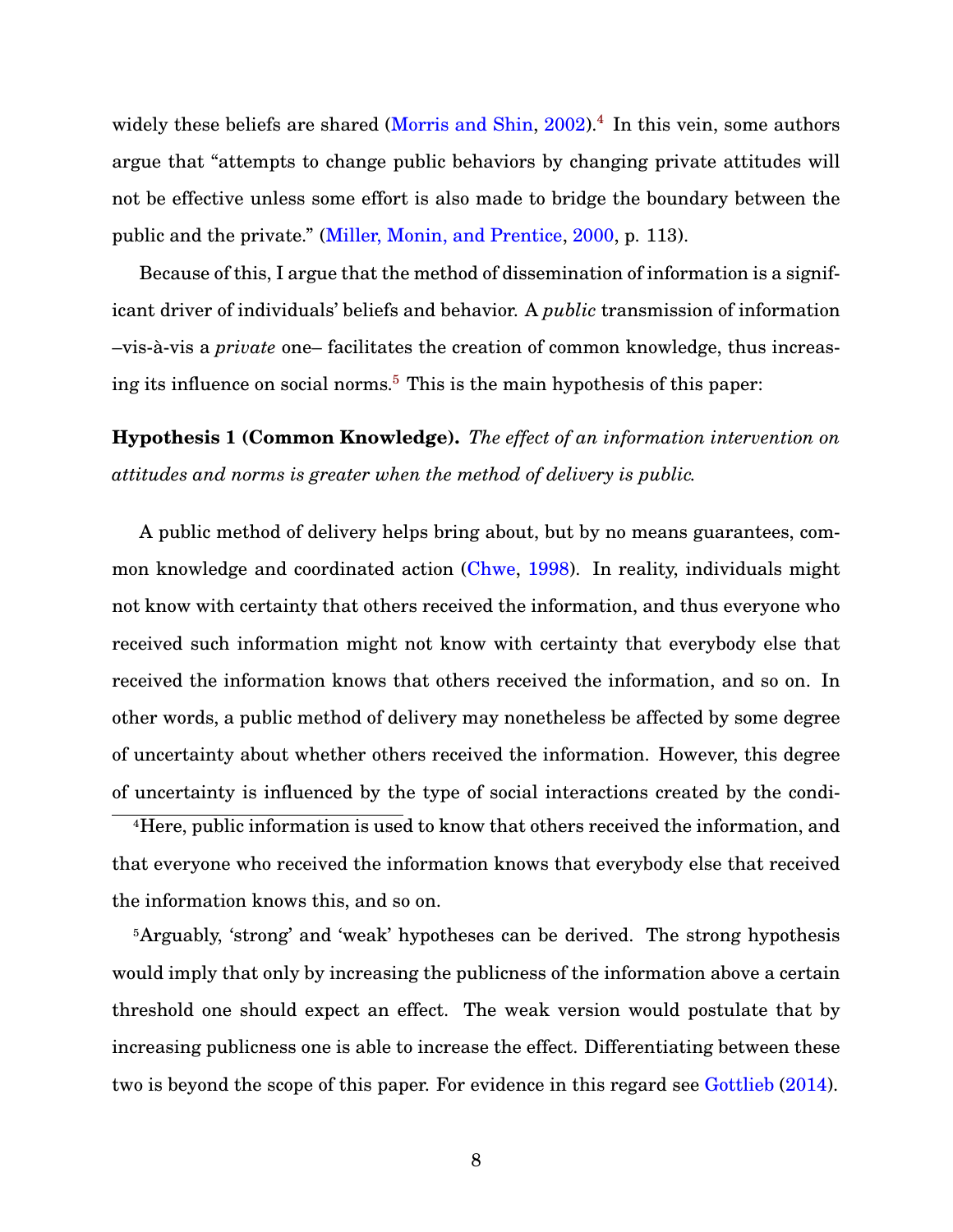tions under which media is received. In particular, certainty can be bolstered through face-to-face interactions, such as community meetings [\(Chwe,](#page-29-3) [2001\)](#page-29-3). Indeed, public community meetings have proven to be effective in achieving attitudinal and behavioral changes. [Mackie](#page-31-0) [\(1996\)](#page-31-0) describes the abandonment of female genital mutilation (FGM) practices and points out to the role of town meetings where the commitment to abandon FGM was publicized to the entire community. A recent field experiment in Benin finds that public meetings discussing programmatic platforms reduce the extent of clientelism [\(Fujiwara and Wantchekon,](#page-30-8) [2013\)](#page-30-8). However, these type of community meetings might also facilitate other type of interactions, such as deliberation, which may confound the effect of common knowledge.

Hence, to address this heterogeneity within the public dissemination of information, one might also seek to explore the extent to which different levels of uncertainty and potential social interactions moderate the impact of information. However, the literature has been unable to unpack the public component from the face-to-face component. This raises the question of whether the public transmission of information is a necessary *and sufficient* condition to influence norms. I put such claim at test with the second hypothesis of this paper:

<span id="page-9-1"></span>**Hypothesis 2 (Public Signal).** *A public method of delivery is a necessary and sufficient condition for an information intervention to influence attitudes and norms (i.e., no social interaction is required)*

## **3 A media intervention in San Bartolome Quialana ´**

To test these hypotheses, I conducted this study in partnership with the UNESCO Office in Mexico under a UN Joint Program to prevent violence against women.<sup>[6](#page-9-0)</sup> The

<span id="page-9-0"></span><sup>&</sup>lt;sup>6</sup>This program, "Construcción y Evaluación de un Modelo Integral para la Prevención de la Violencia de Género, en Poblaciones Indígenas de México desde un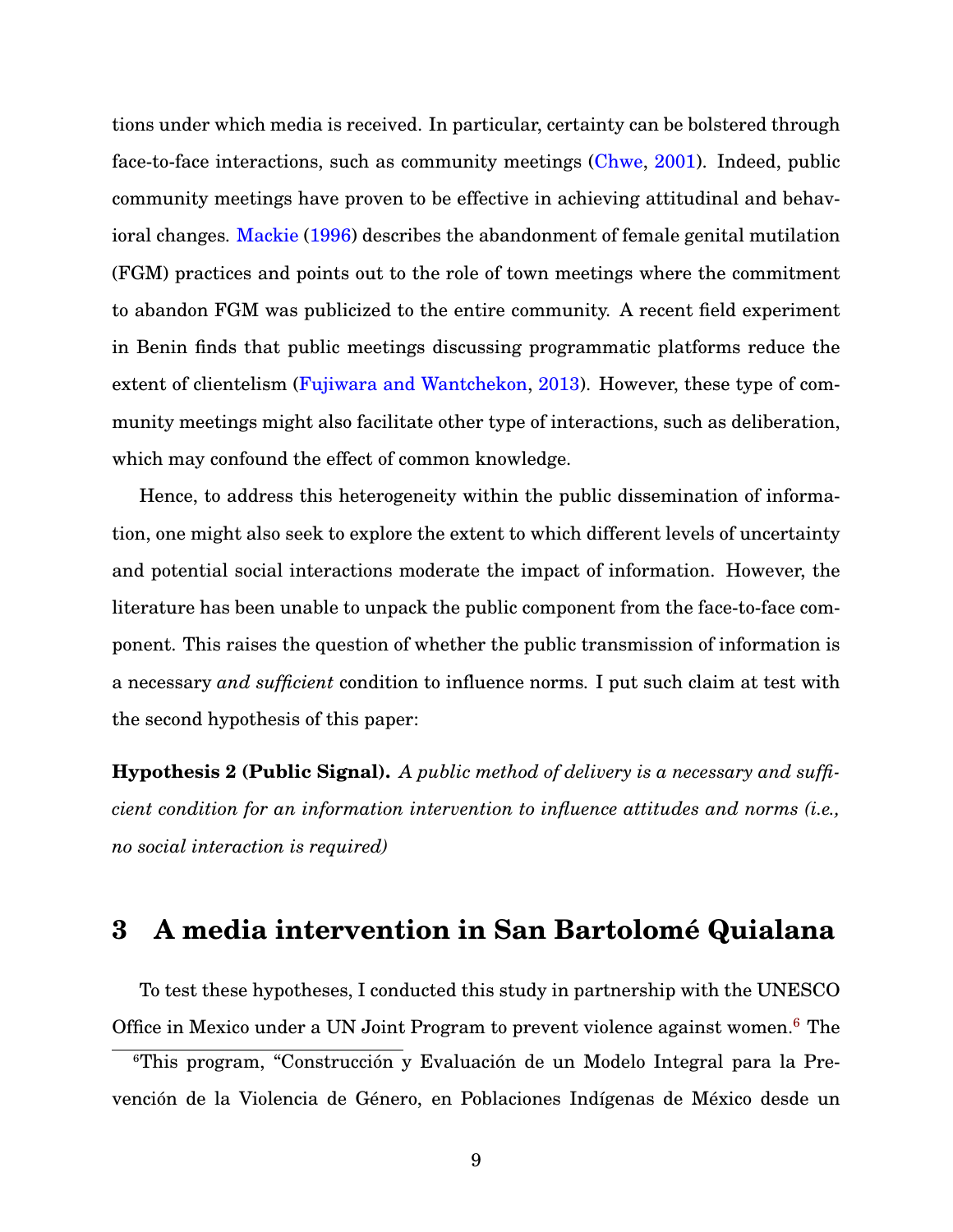overall initiative was implemented in a handful of communities in the states of Oaxaca and Chiapas, but the media intervention was specifically devised for San Bartolomé Quialana.

San Bartolome Quialana (or simply Quialana) is a small rural, indigenous com- ´ munity located in the state of Oaxaca. The key features of San Bartolomé Quialana are broadly characteristic of rural, indigenous municipalities in the rest of Mexico. As of 2010, Quialana had a population of 2,4[7](#page-10-0)0 habitants with 591 households.<sup>7</sup> Approximately 4 out of 5 people speak both Spanish and Zapotec (the local indigenous language) while the rest speak only Zapotec. Around 47% of the population lived under the national poverty line, which was slightly above the median percentage for municipalities in the region.<sup>[8](#page-10-1)</sup>

Enfoque Intercultural", was put forward by UNDP, UNICEF, UNFPA, ECLAC, and UNESCO. See <http://www.onu.org.mx/proyectos.html>. Last accessed: October 26th, 2014.

<span id="page-10-0"></span>7The Appendix provides additional demographic information about Quialana. Table [A1](#page-0-0) shows the population distribution by age and gender and Figure [A1](#page-0-0) shows the population distributed across blocks, data which was used when designing the sampling.

<span id="page-10-1"></span><sup>8</sup>The CONEVAL (National Council for the Evaluation of Social Development Policy) considers a person to be below the (multidimensional) poverty line when the exercise of at least one of her six social rights is not guaranteed *and* if she also has an income that is insufficient to buy the goods and services required to fully satisfy her needs. These six social rights are: education (access and years completed), access to health services, access to social security, housing (quality and space), basic services (water, sewer, electricity) and food security. As of 2012, CONEVAL defined the income based component of poverty in rural areas as those surviving on no more than USD 113 per month. The median population percentage under the poverty line in Oaxaca was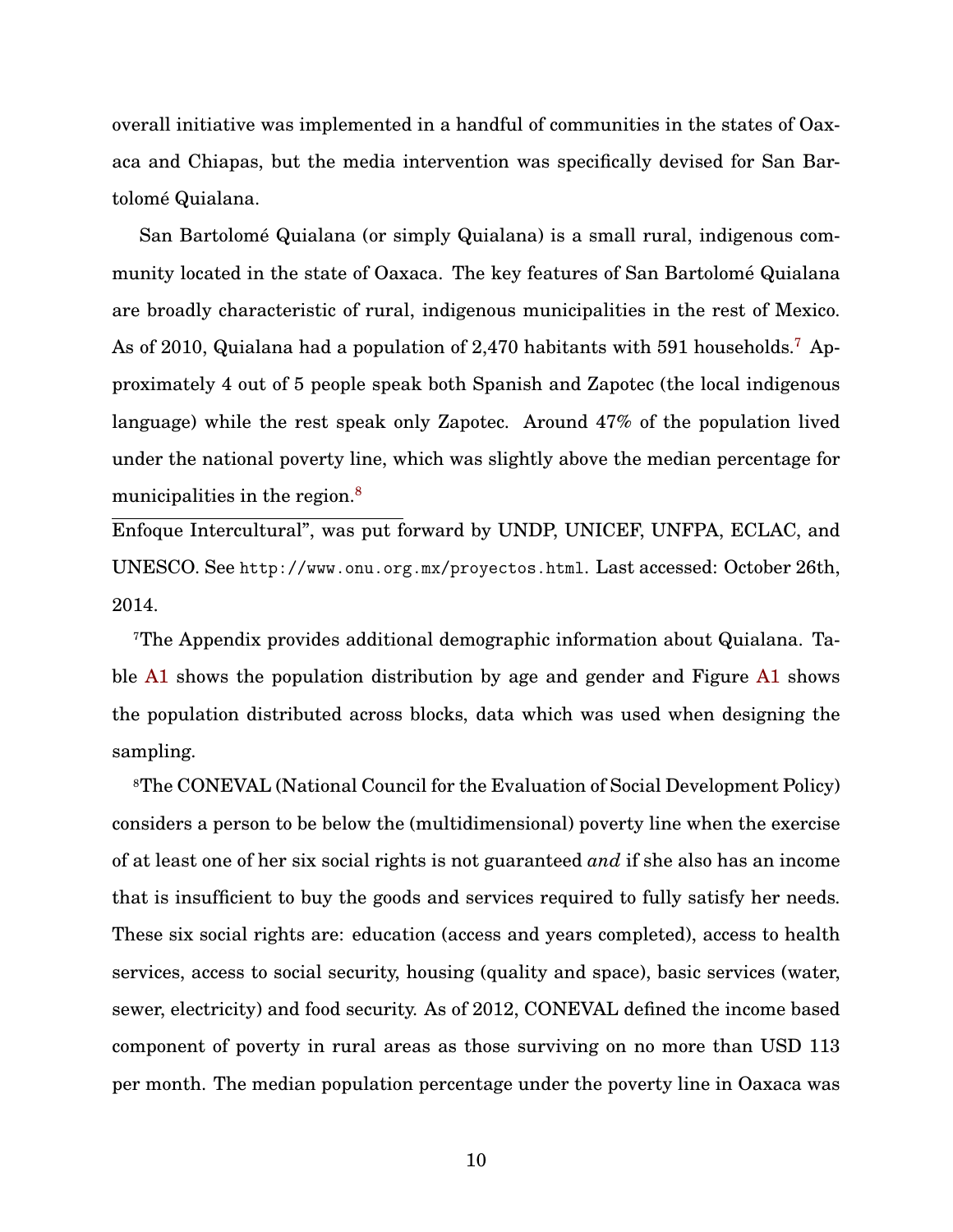Although issues of gender equality are important throughout Mexico, they are particularly salient in the Southwestern States of Oaxaca and Chiapas. Levels of gender inequality and violence against women in San Bartolome Quialana are broadly com- ´ parable with other municipalities in the region. As of 2005, its Gender Inequality Index (GII) was 0.66, slightly below the median for the State of Oaxaca (0.70) and equal to the median for the State of Chiapas [\(UNDP,](#page-32-2) [2009\)](#page-32-2).<sup>[9](#page-11-0)</sup>

For the purposes of this paper, an important aspect of Quialana is its cultural homogeneity. For instance, as of 2010, out of the 2,470 habitants, 2,412 were born and raised in Quialana. Another example of Quialana's cultural homogeneity is found in its habitants' religion, where approximately 90% are catholic. This is important since the ability to focus on a single community, holding cultural and social aspects 'constant,' makes it easier to isolate the individual-level informational mechanisms that drive media influence on attitudes and social norms.

### **3.1 The Soap-opera**

The media intervention consisted of an audio soap-opera designed to challenge gender role norms and discourage violence against women. Entitled *Un nuevo amanecer en Quialana* (*A new dawn in Quialana*) it was produced in conjunction with a regional partner NGO and it included 4 episodes of approximately 15 minutes each, for a total running time of 57 minutes. The soap-opera was embedded in the local context featuring common reference points such as 'Tlacolula's market'. Framing the soapopera in a way that makes it easy for the viewers to directly relate to the situations portrayed can increase its effect [\(La Ferrara, Chong, and Duryea,](#page-31-3) [2012\)](#page-31-3). The plot evolved around a young couple who fell in love and started a family in Quialana. The  $41.35\%$  (mean = 39.92, s.d. = 19.22) and in Chiapas was  $39.57\%$  (mean = 43.39, s.d. = 17.47).

<span id="page-11-0"></span><sup>9</sup>Mean values (and s.d.) were .70 (.07) for Oaxaca, and .66 (.07) for Chiapas.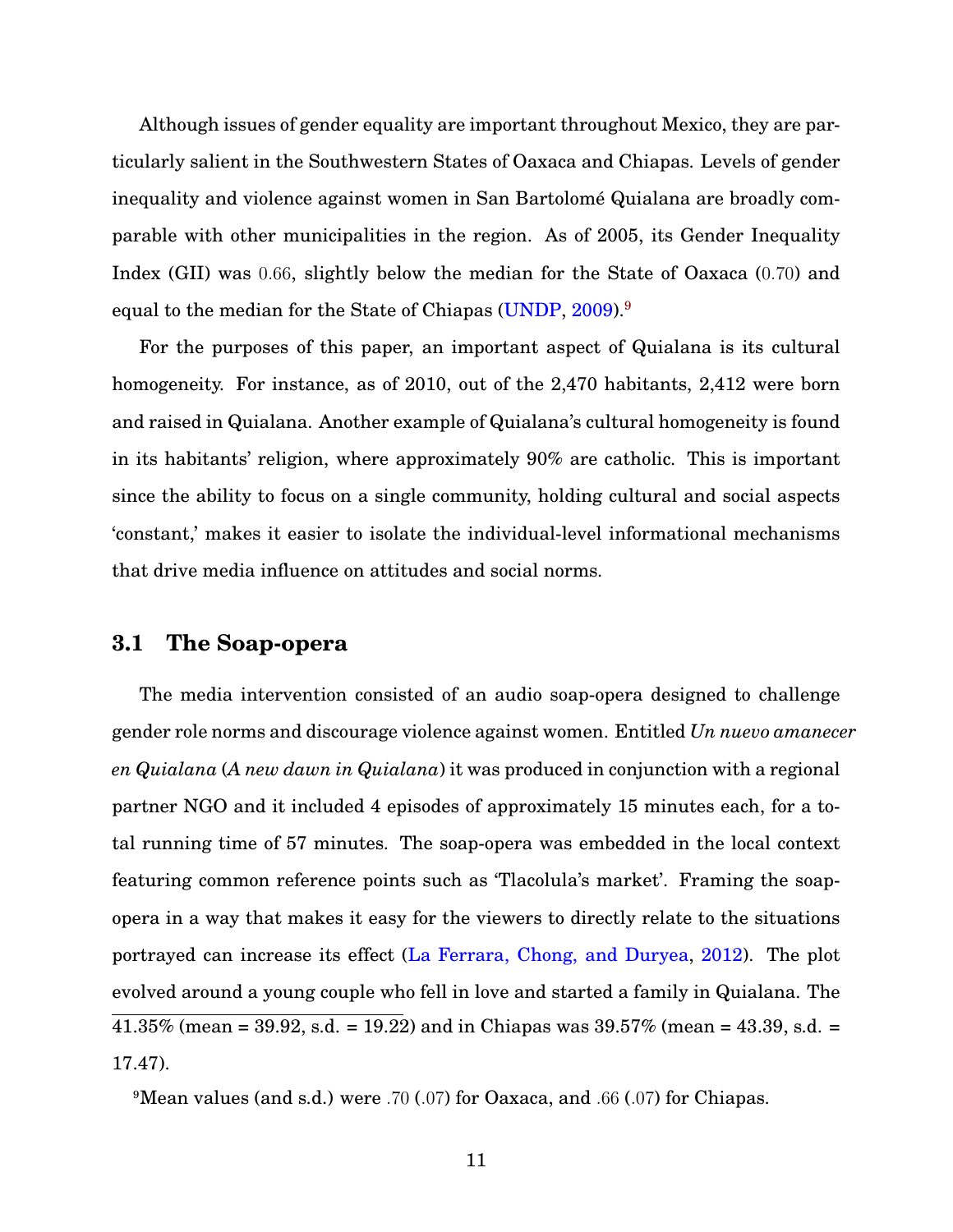narrative was developed such that the leading male character gradually transformed from a loving and caring husband to a violent and aggressive figure. Research in the 'entertainment-education' literature shows that the male figure should not be displayed as a completely violent character from the outset so that listeners can create a rapport with him and not disregard his behavior as an exception [\(Singhal et al.,](#page-32-3) [2003\)](#page-32-3). In the same vein, the language of the script used injunctive norms [\(Paluck](#page-31-8) [and Ball,](#page-31-8) [2010\)](#page-31-8). For instance, instead of arguing "*beating women is wrong*" the soapopera would say "*the citizens of Quialana believe that beating women is wrong*". This actually biases against the main hypothesis of this paper since those in the *Individual Broadcast* treatment are exposed to these injunctive norms. One caveat of the narrative, however, is that because of structural constrains it did not contain channel factors to act out these norms.[10](#page-12-0)

*Un nuevo amanecer en Quialana* was broadcasted using the community loudspeaker, located in the Town Hall. A particular feature of this loudspeaker was the variation in its reach. I leveraged this peculiarity in my research design, further described below.

## **4 Research Design**

The research design combines two sources of variation to manipulate the method of delivery and the social context in which people are able to receive the media intervention. In particular, the publicness of the information is approximated by (1) exploiting arguably exogenous variation generated by the topography of the commu-

<span id="page-12-0"></span><sup>10</sup>Channel factors are small but critical factors that facilitate or create barriers for behavior. One example of a successful channel factor was the promotion of a telephone hotline number that provides information to callers and can refer them to service providers [\(Singhal et al.,](#page-32-3) [2003\)](#page-32-3).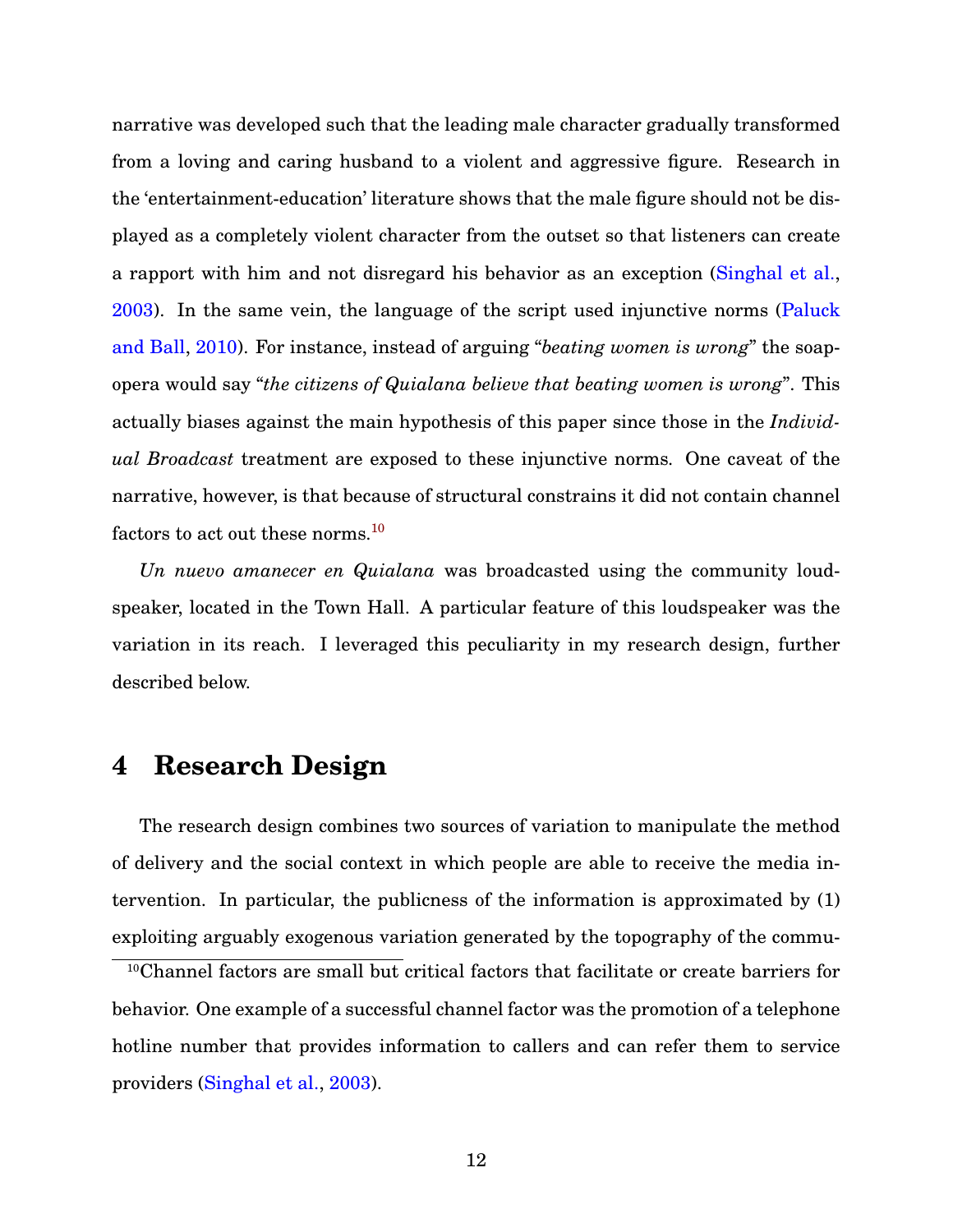nity (i.e., within community variation of 'broadcast access'), and (2) conducting a completely randomized field experiment to manipulate the social context in which the media intervention was implemented. I further describe each one below.

### **4.1 The Loudspeaker: Topography & Sound Check**

The design exploits arguably exogenous variation in the Town Hall loudspeaker's reach to define two areas within Quialana: (1) the area *within the loudspeaker's reach*, and (2) the area *outside the loudspeaker's reach*. Only the latter provides a fertile ground to test the individual mechanism. This within community variation is mainly a product of topography conditions: from one end of the municipality to the other there is an altitude difference of more than 500 feet. To determine the precise boundaries between the two areas, I conducted a sound check to measure the loudspeaker's reach.

### [Figure 1 about here.]

Figure [1](#page-33-0) shows the loudspeaker's reach. Households on the bottom-left of the dividing line are within the loudspeaker's reach, whereas those on the upper-right side are not.

#### **4.1.1 Balance**

A valid concern is that systematic differences may exist between those in the area within the loudspeaker's reach vis-a-vis those located in the area outside the ` loudspeaker's reach, which could potentially be correlated with attitudes toward violence against women. While one of the advantages of conducting the study within a single community is precisely being able to leverage the cultural homogeneity and ameliorate concerns about structural differences, it is yet necessary to back-up this argument with evidence. To do so, I rely on data from the 2012 National Housing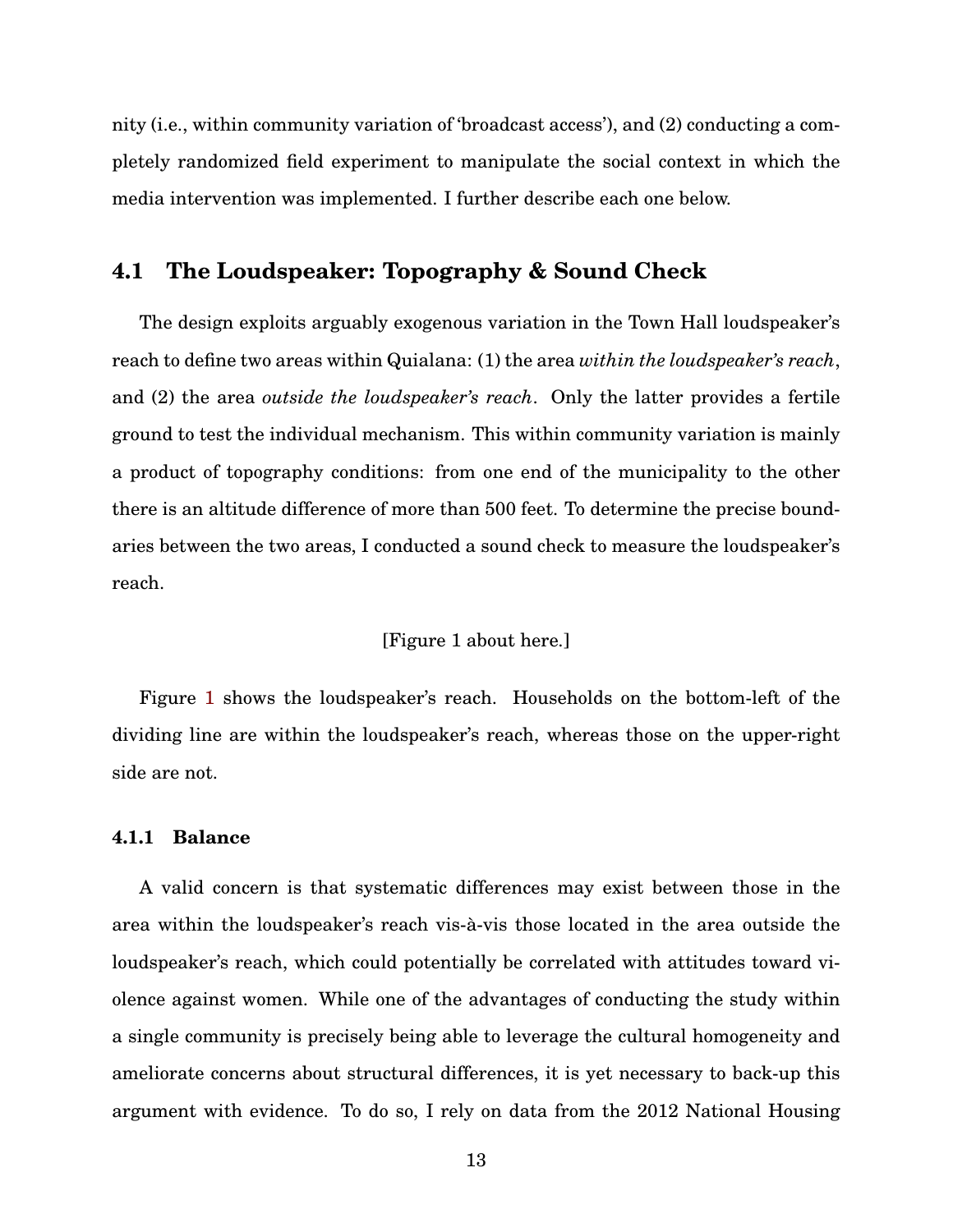Inventory.<sup>[11](#page-14-0)</sup> I use a battery of individual characteristics (e.g., economically active female, born outside Quialana, catholic religion, etc.) and household characteristics (e.g., male head of household, 3 or more occupants per room, radio and television ownership, etc.), covering both social and economic indicators. Table [2](#page-37-0) shows t-test statistics for difference in means of these variables. None of them show statistically significant differences at conventional levels, providing compelling evidence on the balance between the two areas.

#### [Table 2 about here.]

## **4.2 Randomization: Group & Individual Broadcasts**

Leveraging the two areas described above, I conducted a randomized field experiment. Within each area, households were randomly invited to listen to the soap-opera via systematic sampling, creating the *Group* and *Individual Broadcast* treatments. Here, the experiment was able to hold the content of the media program constant while varying the social context in which it was received. In the area within the loudspeaker's reach, households were invited to listen to the program in the cafeteria next to the Municipal building (i.e., *Group Broadcast*). In the area outside the loudspeaker's reach, households were invited to listen to it in their homes using a CD-rom (i.e., *Individual Broadcast*). The regional partner NGO served as the public face of the treatments, which were presented as part of an initiative to create a local radio station.

In order to test the individual mechanism, the invitation to listen to the soap-opera (via the CD-rom) had to be privately delivered to the household.<sup>[12](#page-14-1)</sup> CD-roms were handed out along with a short questionnaire meant as a listening-check device:

<span id="page-14-0"></span><sup>11</sup>Web: <http://www3.inegi.org.mx/Sistemas/Mapa/Inv/Default.aspx?i=en>

<span id="page-14-1"></span><sup>12</sup>Caution was taken to prevent households from believing that other households were also receiving the program. Enumerators were trained to keep away from sight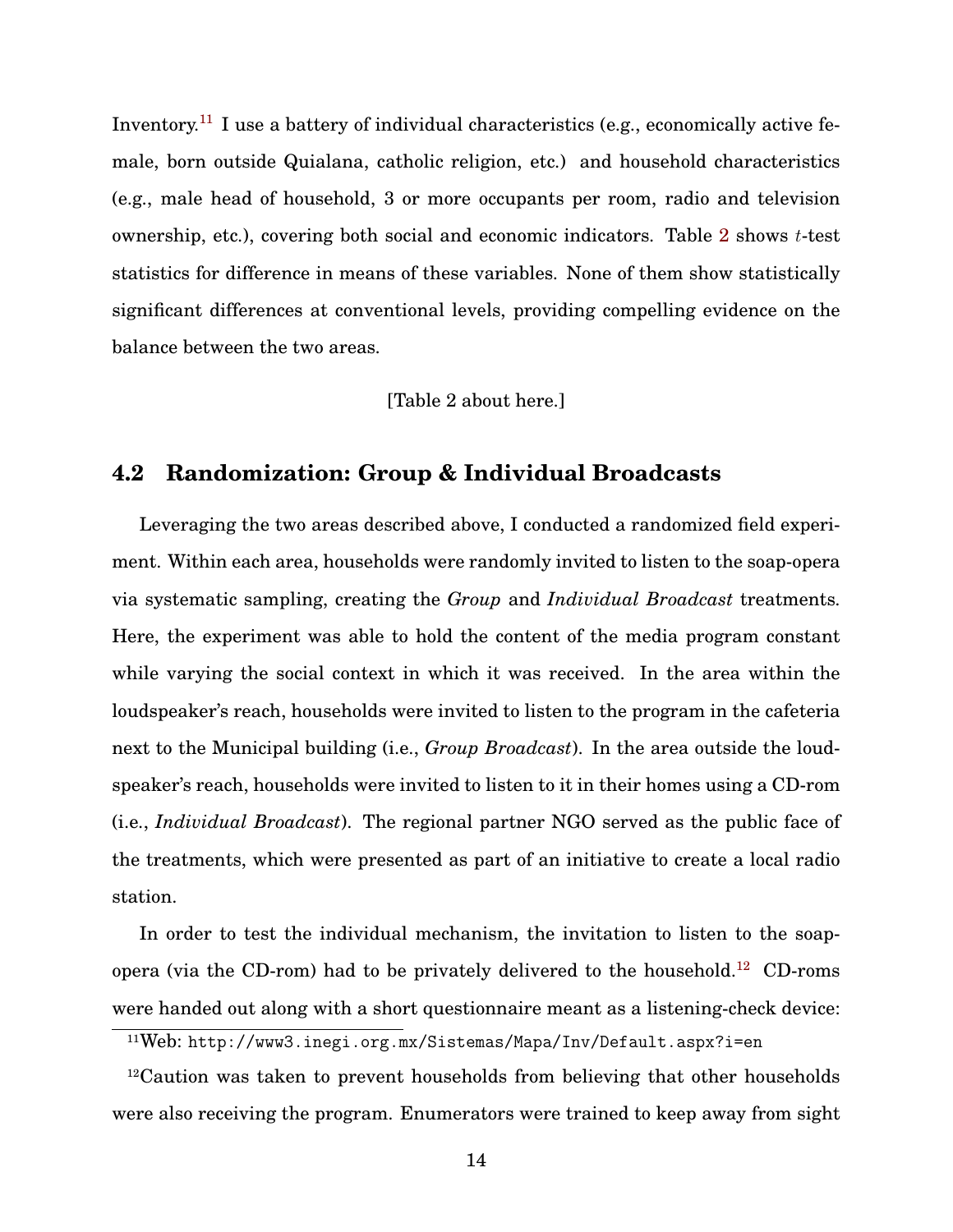the enumerator would leave the CD-rom and questionnaire sheet and then stop by a couple of hours later to pick up the sheet.<sup>[13](#page-15-0)</sup> To test the social mechanism, the design had to create a comparable treatment group. This is the logic behind the *Group Broadcast*, were the invitation to listen the soap-opera (via the community meeting) matches the invitation component of the *Individual Broadcast*.

Moreover, the *Group Broadcast* provides leverage for further exploring the effects of public information. By creating a very particular form of social interaction (or at least knowledge about it), namely the group meeting, the Group treatment might increase the level of certainty individuals' have about others receiving the information, and so on. At the same time, this common knowledge mechanism might be confounded by other potential interactions facilitated by the meeting, such as deliberation. Inasmuch these interactions are indeed facilitated by the creation of common knowledge, the design is able to disentangle the social and individual mechanisms of media influence. However, to fully understand the social mechanism, one needs to explore whether the public transmission of information is a necessary *and sufficient* condition to influence norms. To potentially address this, the design created a public treatment without imposing such social interactions: households who were able to listen to the broadcast by being within the loudspeaker's reach but were not in the Group condition constitute the *Public Broadcast* treatment. Finally, households outside the loudspeaker's reach who did not receive the CD-rom represent the *baseline group*. These four conditions, with the number of households assigned to them, are summarized in Table [1.](#page-36-0)

An efficient estimation of each mechanism relies on the notion that those who reall CD-roms but the one delivered to the household.

<span id="page-15-0"></span><sup>13</sup>The questionnaire consisted on rating the soap-opera, asking the name of the character with whom they identified the most, and providing some blank space for comments. Take up was 100%.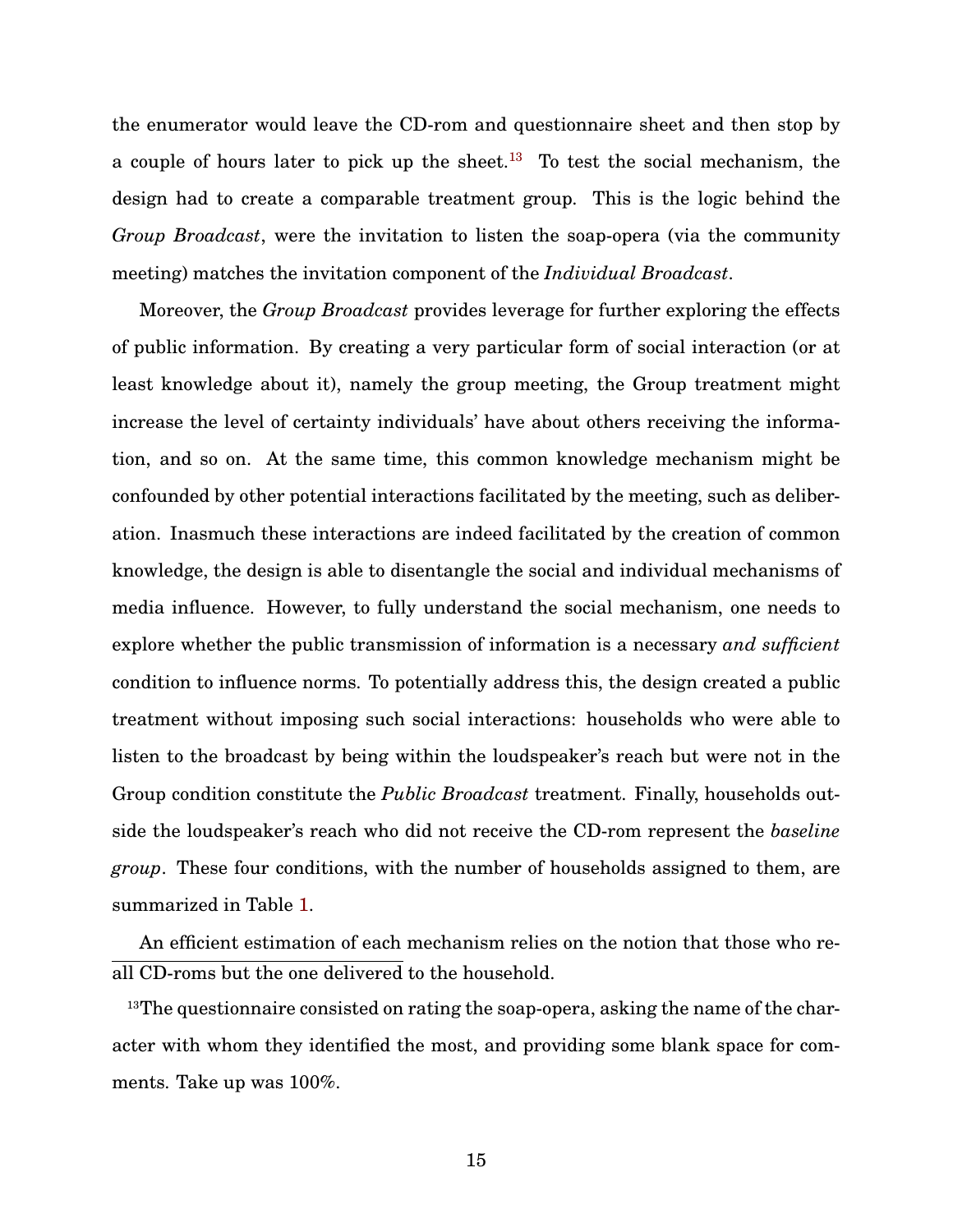ceive the individual treatment are unaware of other treatments. Given the small size of the town and the nature the treatment conditions, the design was vulnerable to spill-overs. However, such spill-overs would bias against the main hypothesis of the paper. This is because those in the individual condition might find out that other people were also receiving the soap-opera. Nevertheless, in order to minimize potential spill-overs, invitations for the *Group Broadcast* were given out on a Friday. Both treatments were administered the next day: the *Individual Broadcast* treatment was conducted on Saturday –starting early in the morning, and the *Group* and *Public* Broadcast was also implemented during that evening. In the same vein, I faced a trade-off between minimizing these spill-over concerns and maximizing the intensity of the treatment. For the former, the ideal was to minimize the time between the treatments and the survey. For the latter, just as other media interventions have done, the ideal was to implement a weekly soap-opera over several weeks or months. Since the main goal of this study is to analyze the underlying mechanisms of media influence, I prioritized addressing the spill-over concerns at the expense of a limited intensity of the treatment. Thus, the media intervention was implemented as a one day event only, and the surveys were administered over the following few days.

### **4.3 Outcome measurement**

The regional partner NGO also served as the public face of the survey, which was presented as a mean to retrieve the opinion of Quialana citizens to inform and pro-mote an initiative for creating a local radio station.<sup>[14](#page-16-0)</sup> I evaluate four outcomes of interest, which I describe in detail below.

The first dependent variable is a measure of *Personal beliefs* aimed at capturing the extent to which people believe and are willing to state that violence against

<span id="page-16-0"></span> $14$ Surveys were collected from June 3 to June 5. Enumerators were aware of the treatment differences but they were blind to the research hypotheses.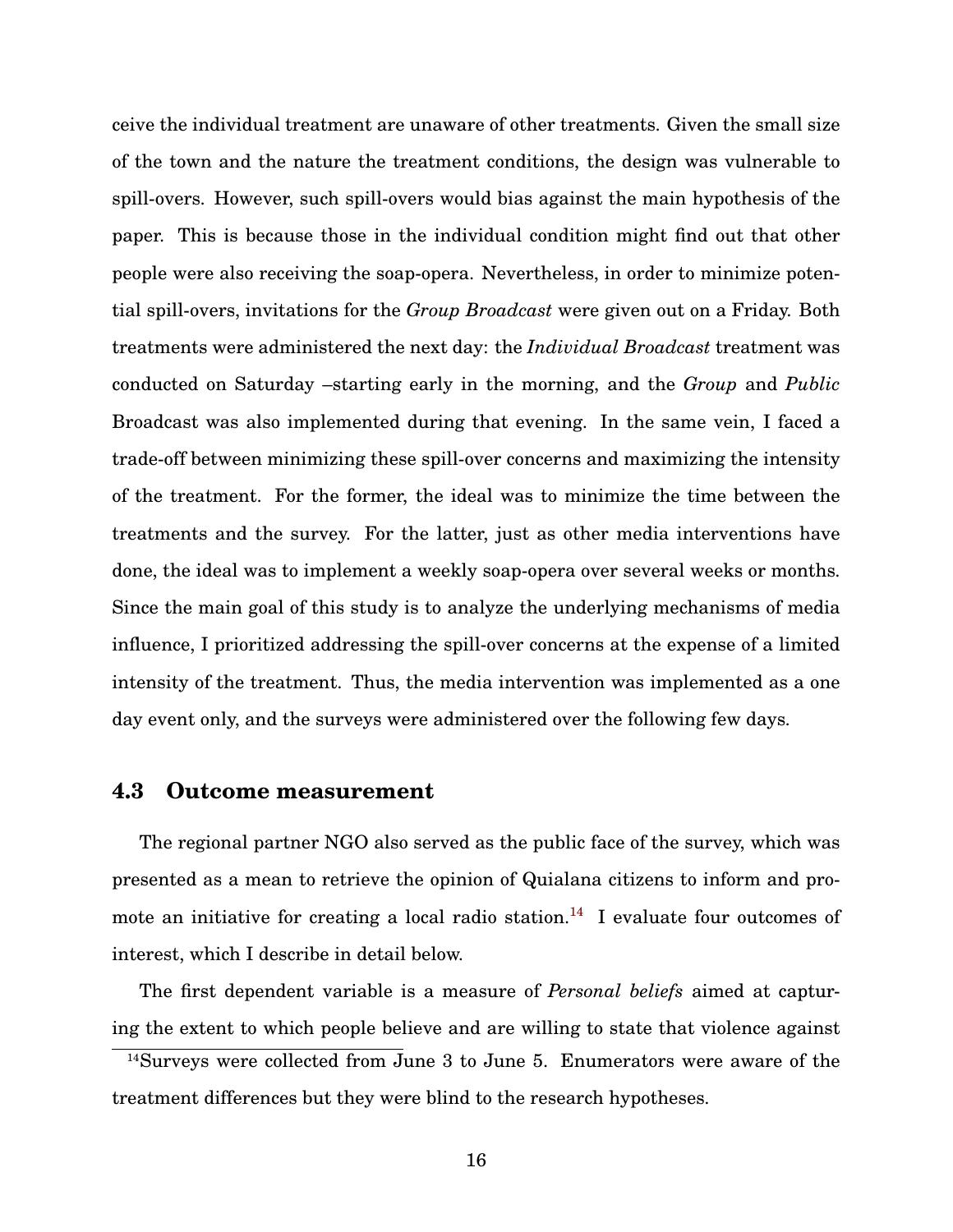women is a recurring problem in the community. The question asked was *"Do you think that violence against women is something that happens here in Quialana?"* and it was coded from 1 (*"No, this never happens here in Quialana"*) to 5 (*"This happens too much in Quialana"*).

The second variable of interest captures *Perceived social rejection*. That is, the extent to which an individual believes that the community believes violence is a problem. The question was *"Do you think that that the community, the neighbors, and other families see violence against women as a serious problem here in Quialana?"* with responses coded from 1 (*"No, they do not see it as a problem at all"*) to 4 (*"They see it as a serious problem that needs to change"*).

The third variable, *Expectations about the future*, measures individual expectations that this type of violence will decline in the future. The question was *"Do you think the next generation of Quialana males...?"* with answers being coded from 1 (*"Will abuse women more"*) to 4 (*"Will never abuse women"*). That is, higher values represent more optimistic views about the future.

Finally, a behavioral measure was retrieved. Survey respondents were asked if they would sign a petition to support the creation of a violence against women support group: the variable *Petition signature* is coded 1 if they did, 0 otherwise.

Moreover, three key covariates were collected, namely an indicator for *Female* gender, respondent's *Age*, and *Education*. A total of 201 households were surveyed. When available, both the male and female heads of the households were surveyed. This generated a maximum of 340 observations. Table [3](#page-38-0) displays the descriptive statistics.

#### [Table 3 about here.]

#### **4.3.1 Randomization Check**

Before moving on to the discussion of the empirical strategy and results, this section presents evidence of the soundness of the randomization procedure. Results are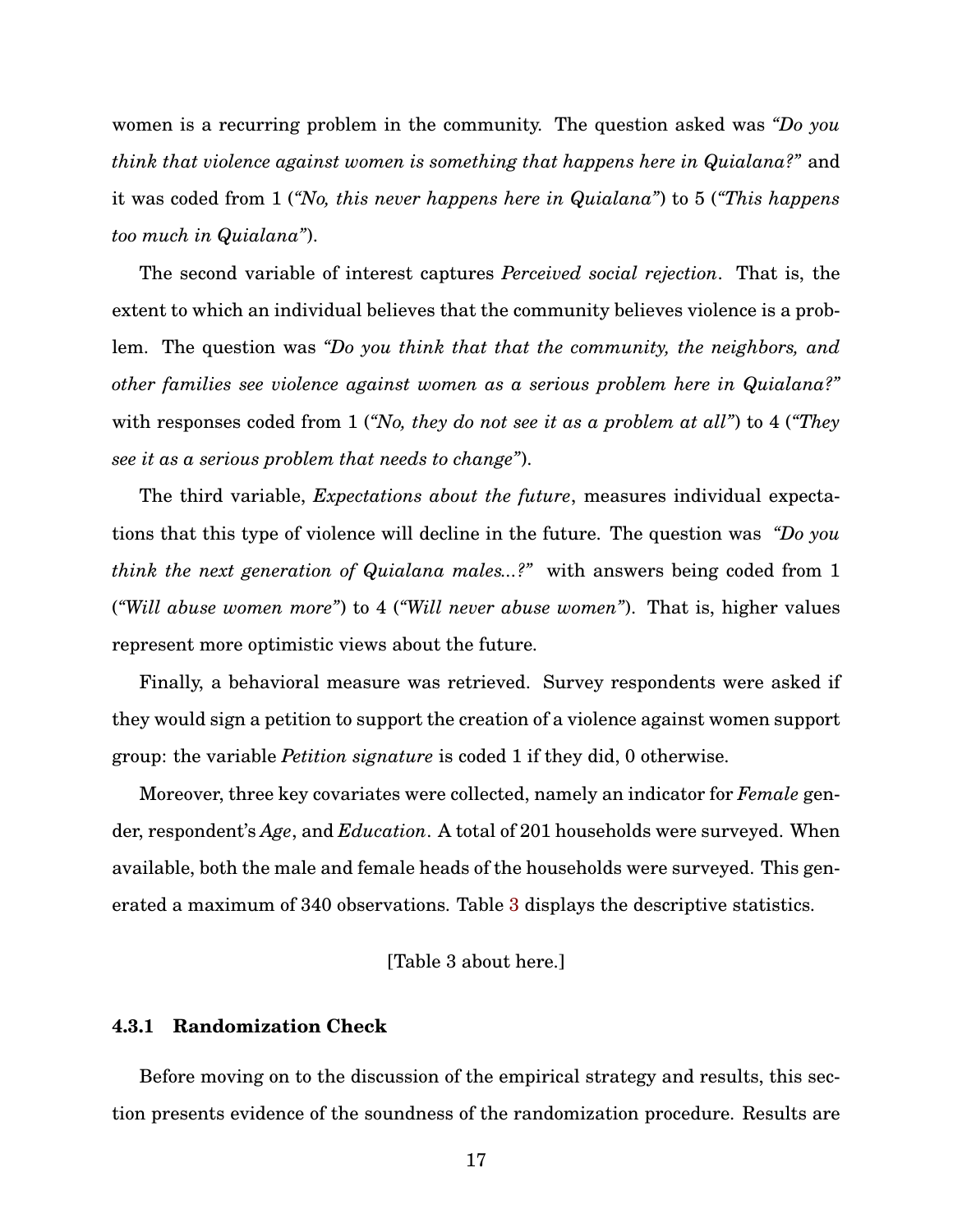shown in the Appendix but briefly discussed here. I use a multinomial logistic regression in which the dependent variable indicates the assignment to one of the four experimental groups and check whether any baseline covariate predicted membership to one of the treatment groups. The first set of results are shown in Table [A2.](#page-0-0) The Age variable appears to be a significant predictor, while all variables together are jointly insignificant (*p*-value  $= .45$ ). However, the result of Age is a product of outlier observations. Table [A3](#page-36-0) shows that, excluding 7 outliers (Age 80 or above), Age is no longer a statistically significantly predictor of assignment into any of the treatment conditions. As further checks, I re-run the first estimation with the full sample, including the squared term of Age, and alternatively, including cubic splines of Age. Results are shown in Tables [A4](#page-37-0) and [A5,](#page-38-0) respectively. None of the variables are statistically significant predictors and they are always jointly insignificant  $(p$ -values from .45 to .77). Overall, this suggests that the randomization process was indeed successful.

As an additional check on the quality of the sample, I analyze its representativeness on age and gender with data from the 2010 National Census (shown in Table [A1\)](#page-0-0). Table [A6](#page-39-0) shows a simple frequency comparison. The evidence convincingly points to a high level of representativeness, suggesting that the overall sampling process was also successful.

# **5 Empirical Strategy**

The empirical strategy relies on estimating intention-to-treat effects (ITT). ITT is the appropriate estimation when analyzing the gross impact of any given intervention and when noncompliance patterns may arise.[15](#page-18-0)

<span id="page-18-0"></span><sup>15</sup>For instance, roughly 1 in 4 people invited to the *Group Broadcast* actually went to the cafeteria –i.e., received the treatment.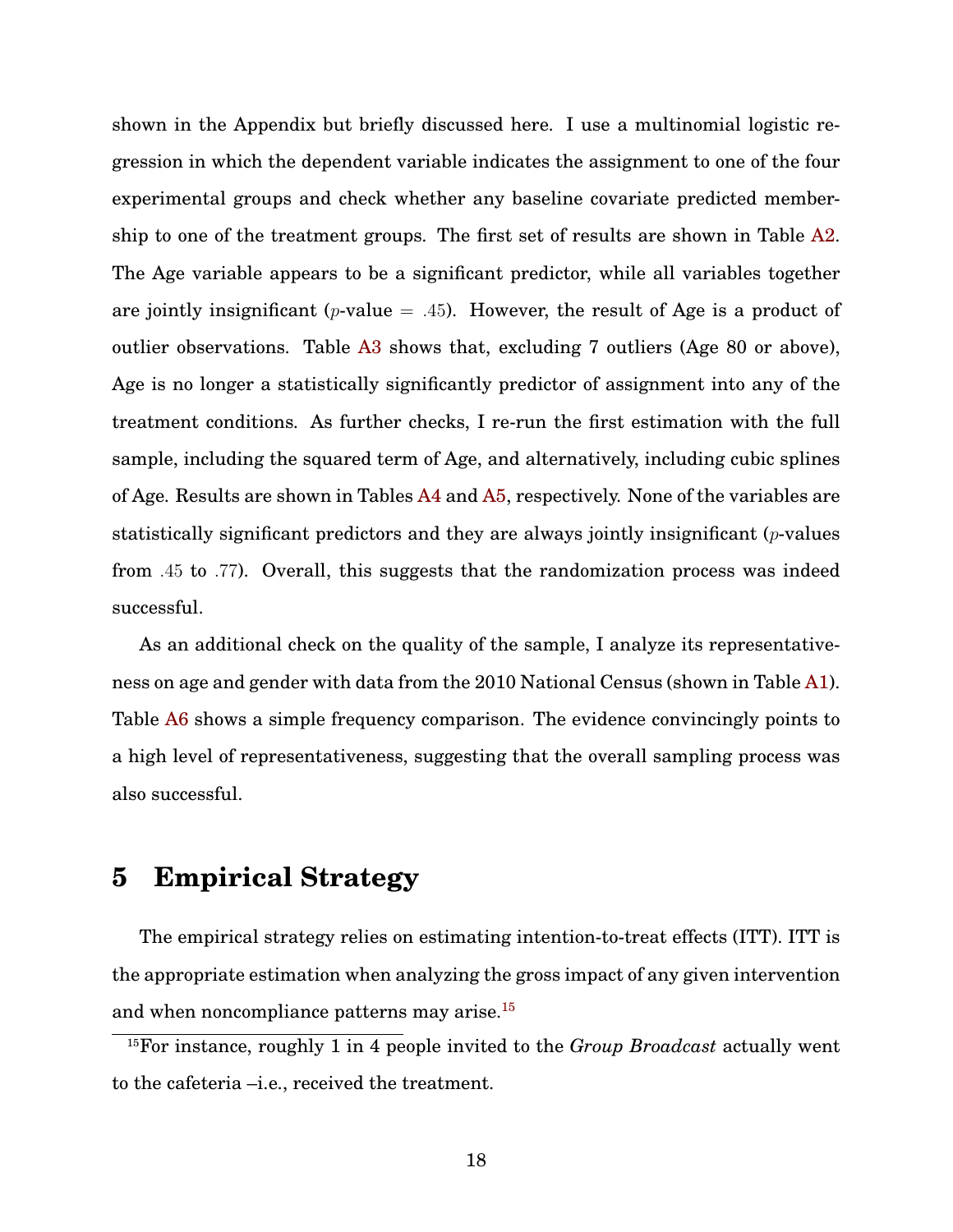In this particular set up, however, the invitation to the Group Broadcast (i.e., the assignment to treatment) matches the theoretical motivation behind the treatment itself. That is, the invitation provides specific information about how the soap-opera is going to be disseminated (i.e., there will be a broadcast and an event where people are able to receive the program together) thus facilitating the creation of common knowledge.[16](#page-19-0)

I conduct the analysis using OLS, with two empirical strategies, namely (1) *Group* versus *Individual* Broadcast and (2) all four treatment conditions.[17](#page-19-1)

# **5.1 Social and Individual Mechanisms: Group versus Individual Broadcast**

The first empirical strategy focuses on testing the *Group* and *Individual* Broadcast treatments against each other, as follows:

<span id="page-19-2"></span>
$$
Y_{i,h} = \phi + \alpha Group Broadcast_h + \mathbf{X}'_i \theta + \epsilon_{i,h}
$$
\n(1)

and

$$
\mathbf{X}_{i}^{\prime}\theta = Female_{i} + Age_{i} + Education_{i}
$$

<span id="page-19-0"></span>where *i* indexes individuals and *h* households;  $Y_{i,h}$  represents the outcomes of in-<sup>16</sup>This also has implications for estimating local average treatment effects (LATE) since it may be read as a violation of the exclusion restriction. This precludes an unbiased estimation of the LATE.

<span id="page-19-1"></span><sup>17</sup>Results using (ordinal and binary) logistic models are presented in the appendix; results do not change.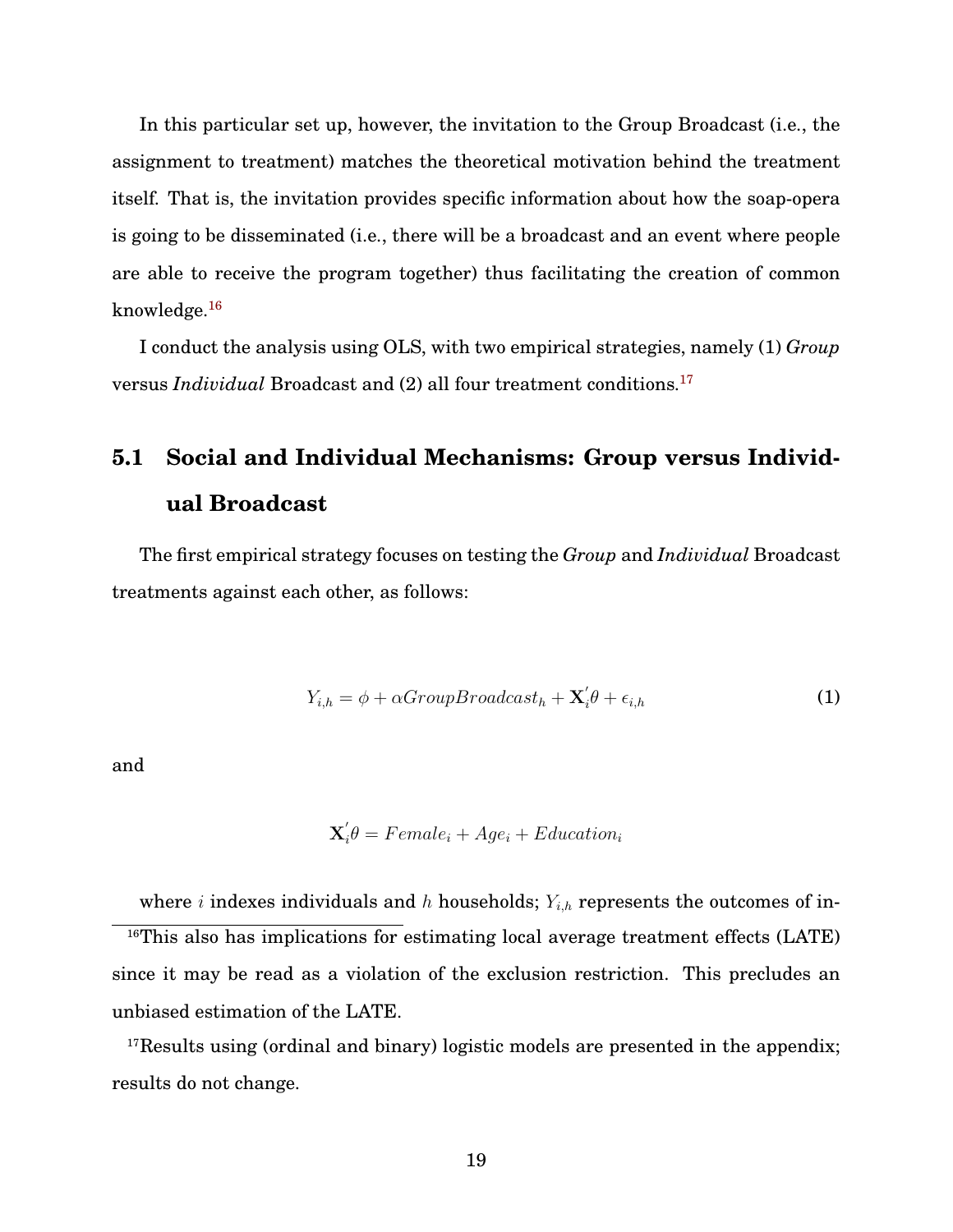terests aforementioned (continuous variables are expressed in standard deviations of the distribution of responses in the *Individual Broadcast* condition);  $GroupBroadcast<sub>h</sub>$ is an indicator for whether the household was invited to the *Group Broadcast*. In this estimation, those in the *Individual Broadcast* treatment –i.e., living outside the loudspeaker's reach *and* invited to listen to the CD-rom– constitute the baseline category. For efficiency gains, I include a vector of controls which consist of an indicator for Female gender, respondent's Age, and Education which denotes a schooling indicator for whether the respondent (1) never attended school, (2) attended but did not finish primary school, or (3) finished primary school. Finally, the error term  $\epsilon_{i,h}$  is an individual error term allowed to be arbitrarily correlated within households but independent otherwise. Having assigned the treatments to households, I cluster the standard errors at the household-level.

The coefficient of interest in Equation [\(1\)](#page-19-2) is  $\alpha$ ; it captures the social mechanism underlying media influence. In particular, Hypothesis [1](#page-8-2) predicts  $\alpha > 0$ . Nonetheless, I test it with a two-sided test.

### **5.2 All treatment conditions: Full sample**

The estimates of the *Group Broadcast* are able to isolate the social effects induced by common knowledge. However, they might be influenced by the increased certainty created by the face-to-face interaction, and might potentially be confounded by other social interactions –facilitated by the community meeting– such as deliberation. To address this and understand the extent to which a public method of delivery is a necessary *and* sufficient condition to influence norms, I rely on the full sample. Analyzing the full sample allows estimating the effect of each treatment by comparing it to the control group. To do so, I use the following estimation: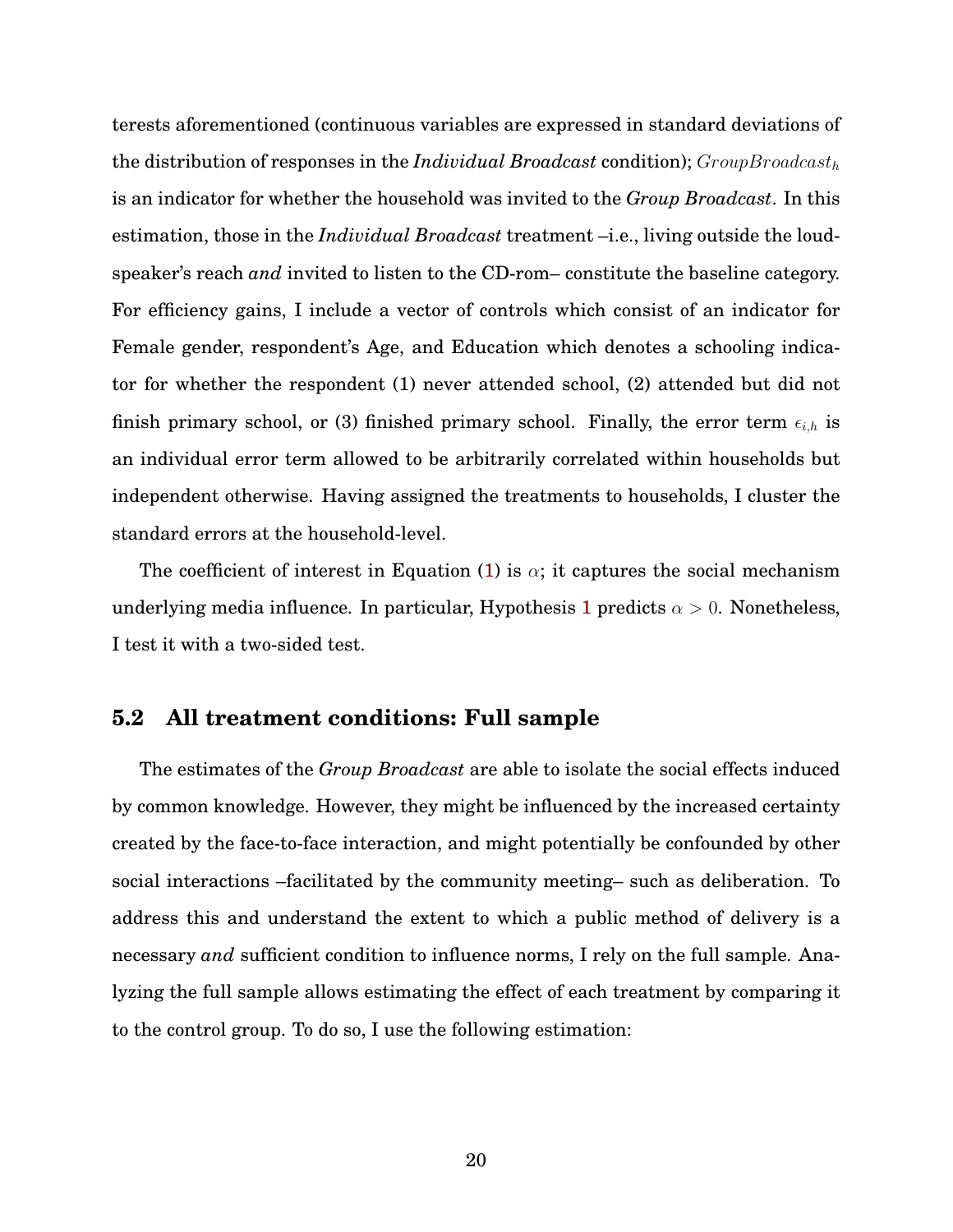$$
Y_{i,h} = \phi + \alpha Group Broadcast_h + \gamma Public Broadcast_h + \beta Individual Broadcast_h + \mathbf{X}'_i \theta + \epsilon_{i,h}
$$
\n(2)

where

<span id="page-21-1"></span>
$$
\mathbf{X}'_i \theta = Female_i + Age_i + Education_i
$$

As in the previous section,  $Y_{i,h}$  represents the aforementioned outcomes variables (continuous variables are expressed in standard deviations of the distribution of responses in the baseline condition) and  $X'_{i}$  $\boldsymbol{e}_i'$  is the vector of controls. In the same vein,  $Group Broadcast<sub>h</sub>$  is an indicator for whether the household was invited to the  $Group$ *Broadcast*; IndividualBroadcast<sub>h</sub> is an indicator for whether the household was instead invited to the *Individual Broadcast*.<sup>[18](#page-21-0)</sup>  $Public Broadcasting$  is an indicator for whether a household is within the loudspeaker's reach but was *not* invited to the *Group Broadcast*. Finally, those living in the individual area without treatment represent the *baseline category*.

In Equation [\(2\)](#page-21-1), the coefficients of interest are  $\alpha,$   $\beta,$  and  $\gamma.$  They measure the effect of the media intervention and, by design, can shed light on the different potential mechanisms. In this case, Hypothesis [1](#page-8-2) predicts  $\alpha > \beta$  and  $\gamma > \beta$ , and more specif-ically, Hypothesis [2](#page-9-1) predicts  $\gamma > 0$ . Again, I test the hypotheses with a two-sided test.

<span id="page-21-0"></span><sup>&</sup>lt;sup>18</sup>*Individual Broadcast* was the baseline category in the previous empirical strategy.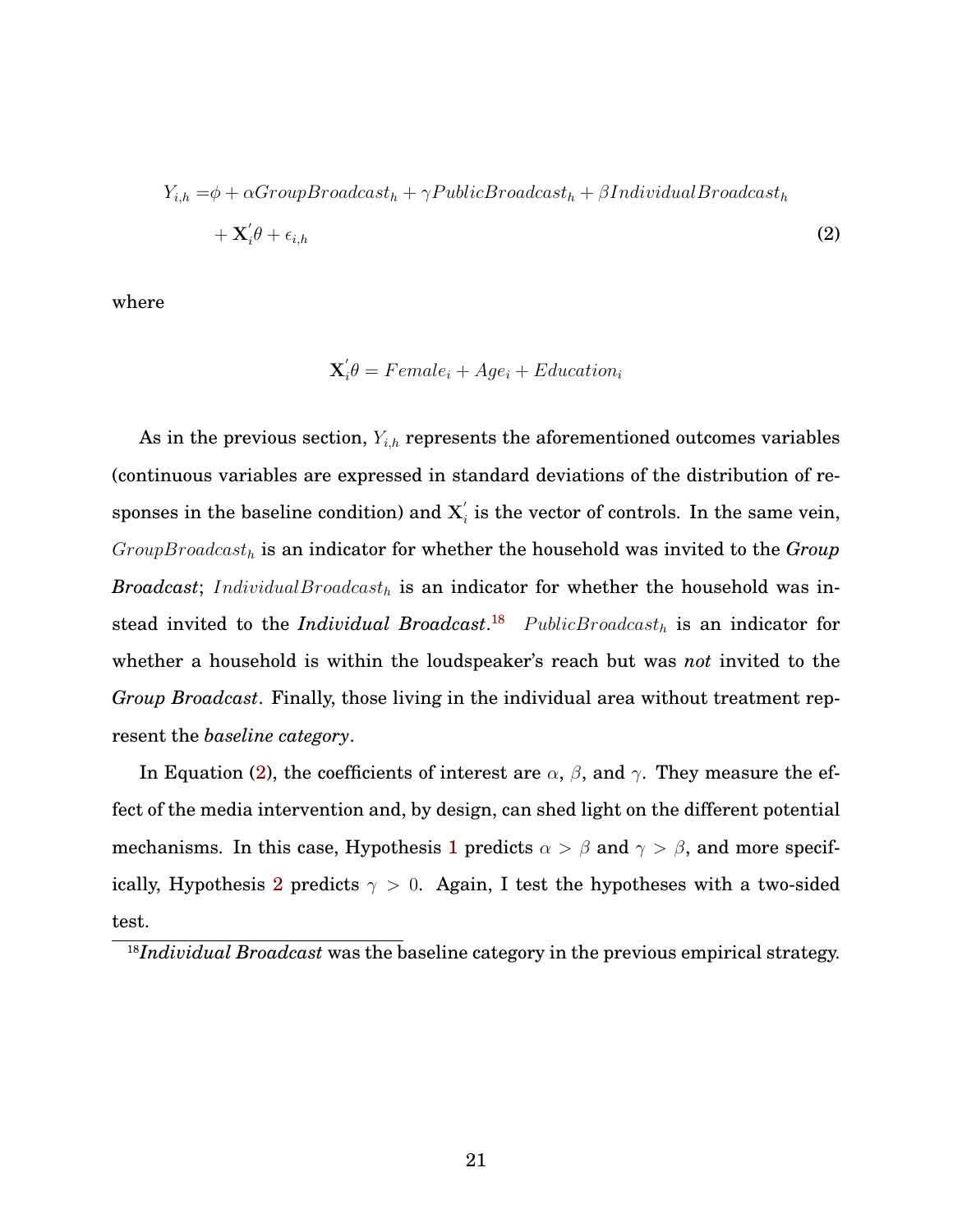# **6 Results**

# **6.1 Social and Individual Mechanisms: Group versus Individual Broadcast**

In this section, I explicitly test to what extent media influence is driven by the social vis-á-vis the individual mechanism. Table [4](#page-39-0) displays the results as follows: rows show the results for each dependent variable while columns show the coefficient of the *Group Broadcast* indicator (i.e.,  $\alpha$ ) from two different specifications. The first column displays the simplest specification possible, using only the social treatment indicator, while the second column includes the survey covariates (i.e., Female, Age, and Education). A summary of the results is illustrated in Figure [2.](#page-34-0)

[Table 4 about here.]

#### [Figure 2 about here.]

The first set of results correspond to the influence on Personal beliefs. The evidence suggests that those invited to the Group Broadcast were more likely than those invited to the Individual Broadcast to state that violence against women is a recurring problem in Quialana. The parameter estimate gains precision when introducing controls but remains stable ranging from .33 to .37 standard deviations relative to the Individual Broadcast condition, and is statistically significant at conventional levels.

When looking at the Perceived social rejection, the evidence points in the same direction: there is strong evidence supporting the social mechanism. The estimates are remarkably stable (.66 and .67) and statistically significant ( $p < 0.01$ ).

The third set of results pertain to how the program affected Expectations about the future. The estimates of the Group Broadcast invitation are negative, very stable (−.48 and −.49) and statistically significant, suggesting that those invited to the Group Broadcast were more pessimistic about the decrease of violence in the future.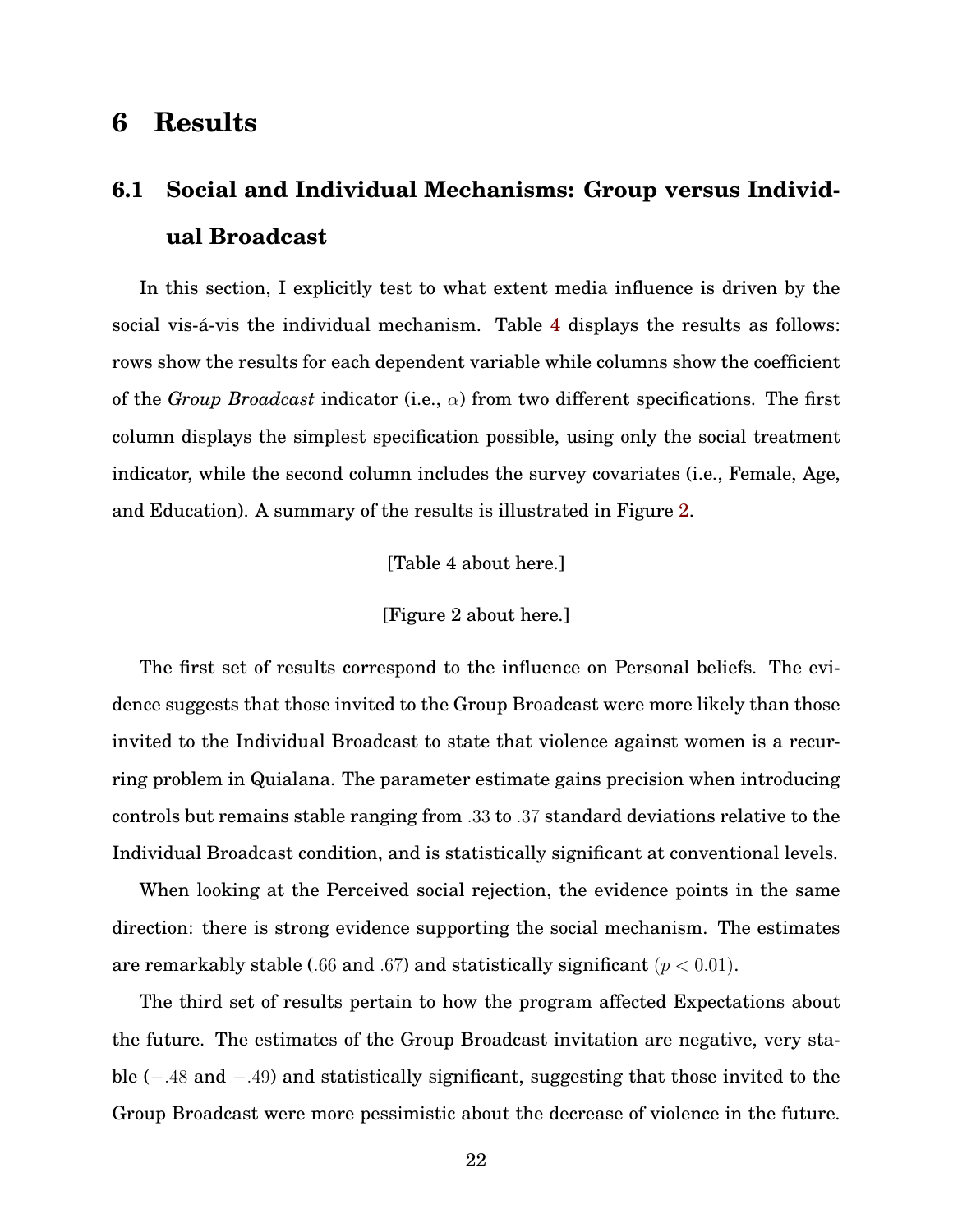This arguably perverse effect could be explained by several factors. One explanation might be that, while the Group Broadcast induced coordination around a new injunctive norm (i.e., people in Quialana should reject violence) it also raised awareness and facilitated coordination around a more subtle descriptive norm, namely that violent behavior is prevalent in the community. This more precise belief about the current situation of the community, coupled with the fact that the soap-opera did not offer any channel factors to act upon it, might have induced pessimistic expectations for the future extent of violence. Another explanation is that, as a result of the new common knowledge, individuals in the Group Broadcast treatment may foresee an increase opposition to violence against women, which in turn may potentially lead to a backlash effect. For instance, more women may speak out and oppose violence, creating a more violent response from a subset of men. While the data does not allow me rule out or pin down a particular explanation, it nonetheless shows that this effect is driven by the social mechanism.

The final set of results correspond to the Petition signature, namely a binary indicator of whether the petition to create a support group was signed or not. In this case, the are no discernible differences between treatment conditions. This null effect might be explained by the positive (and even enthusiastic) reception of the initiative: three out of four survey participants signed the petition, and anecdotal accounts from the enumerators suggest that many of those who did not sign it, did not do it because they did not know how to write.[19](#page-23-0)

<span id="page-23-0"></span><sup>19</sup>In anticipation of this possibility, enumerators were trained to casually note that the signature could be done by 'signing with a mark, like an  $x'$ . There were three signatures with an  $x$ , and several people asked enumerators to write their name and sign on their behalf. Of course, this strategy was only a marginal improvement, and not a solution to this potential consideration.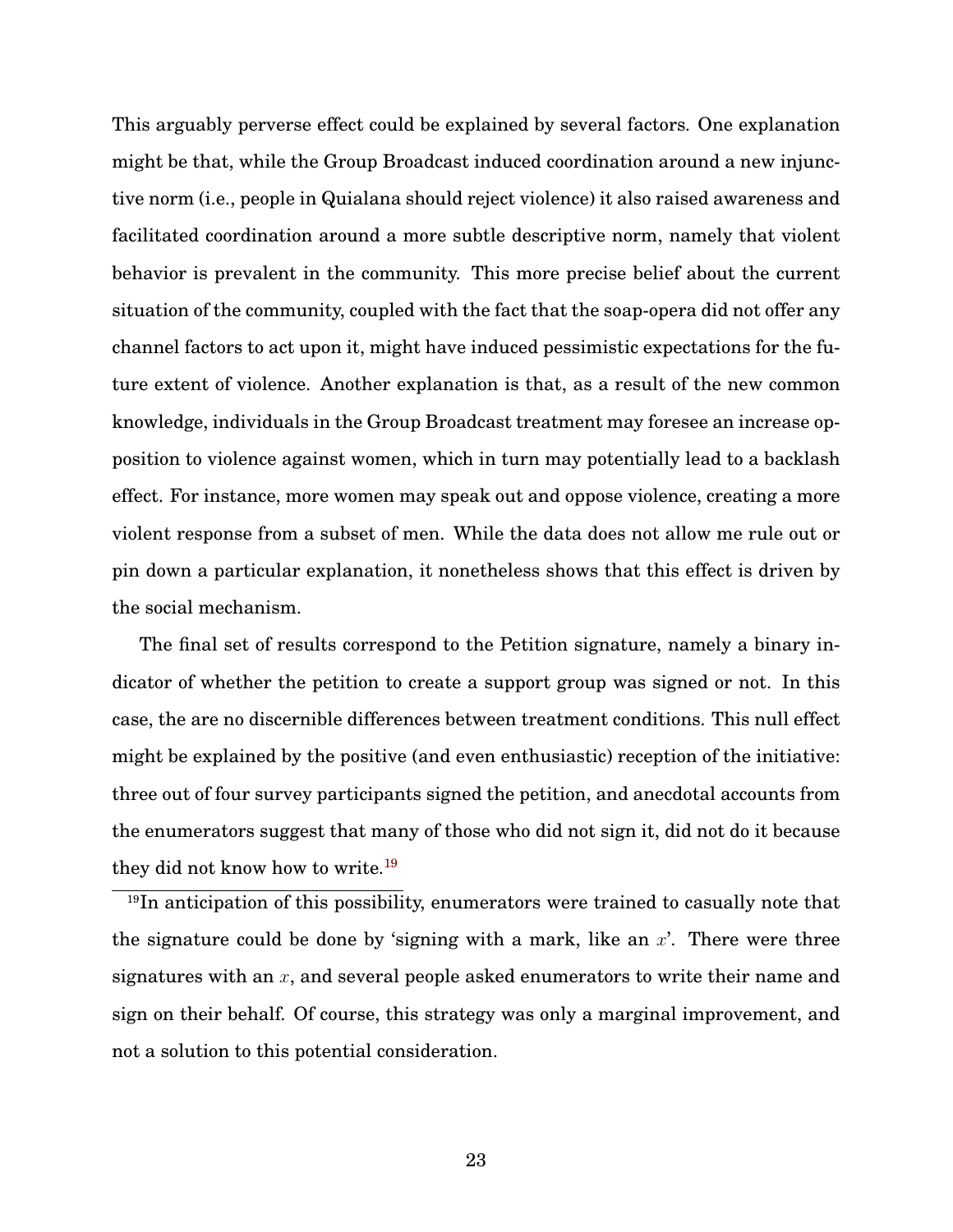The overall evidence is clear. Changes in beliefs are driven by the social channel. However, creating common knowledge might also create a more precise belief of the status quo, thus setting negative expectations about future change, as suggested by the evidence on beliefs about the future prevalence of violence.

#### **6.1.1 Heterogeneous Effects**

In this section I analyze the possibility that the Group Broadcast effects may be heterogeneous along the dimensions of Gender, Education, and Age. Figure [A2](#page-0-0) in the Appendix graphically summarizes the results.

I find no substantive differences between female and male groups.

In terms of age, some theories of cultural change argue that younger people are more likely to adopt new values [\(Inglehart,](#page-30-9) [1997\)](#page-30-9). Supporting this view, I find that the Group treatment has a stronger effect in younger cohorts when it comes to perceived social rejection and expectations on the future prevalence of violence. However, I also find that the effect on personal beliefs is much stronger in older cohorts. In the same vein, there is some suggestive evidence that older cohorts are more likely to sign the petition, but it is not statistically significant at conventional levels.

Considering education is not only theoretically relevant, but also important from a policy perspective. This is because it is for the poorer and less educated individuals that one should expect media in general, and 'edutainment' programs in particular, to have the greatest influence [\(La Ferrara, Chong, and Duryea,](#page-31-3) [2012\)](#page-31-3). The overall evidence supports this argument. Just like with the distinction between younger and older cohorts, the social treatment had a stronger effect in less educated individuals regarding Perceived social rejection and Expectations about the future, while the effect on Personal beliefs was stronger in more educated people. A potential explanation for these patterns might be that younger and less educated individuals are more sensitive about their community peers than older and more educated ones.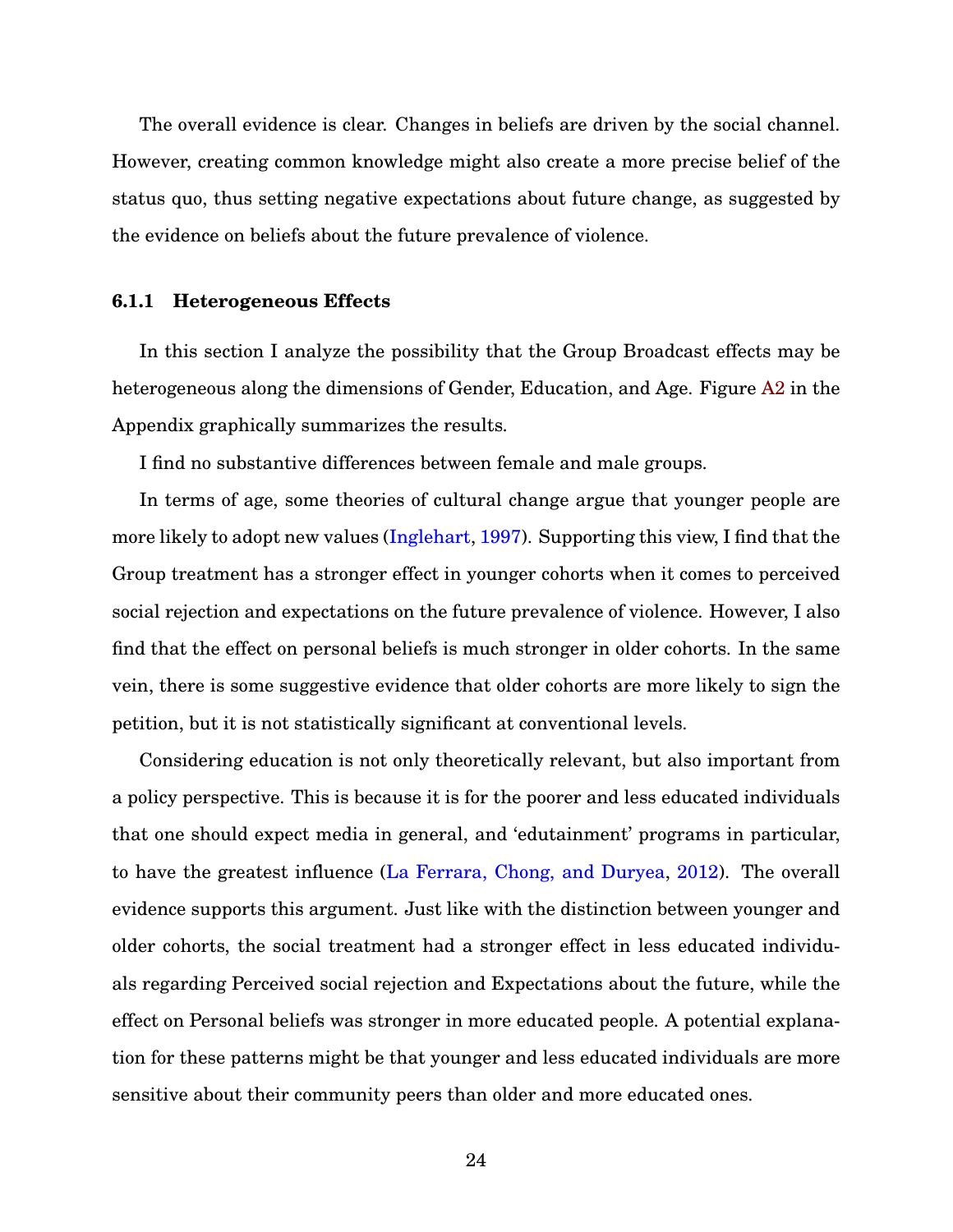### **6.2 All treatment conditions: Full sample**

Here I present the results from the second empirical strategy where I leverage the data from the full sample. Table [5](#page-40-0) displays the results for each dependent variable using two estimations. The first one only includes the treatment indicators. The second one adds the survey covariates (i.e., Female, Age, and Education). The results of the second estimation are graphically summarized in Figure [3.](#page-35-0)

[Table 5 about here.]

[Figure 3 about here.]

The analyses on Personal and Perceived social rejection show that the informational effects on beliefs and norms are driven entirely by the social mechanisms. As can be seen in the first four columns, the estimates range from .29 to .64 and they are statistically significant at conventional levels. In contrast, the Individual Broadcast parameter has a negative sign and is far from statistical significance (standard errors are about twice the size of the coefficients).

The third set of results pertain to Expectations about the future. All estimated parameters for social treatments are similar in size, ranging from .18 to .25, and once again are negative and (weakly) statistically significant ( $p < 0.10$ ). In contrast, the Individual Broadcast parameters are positive but not statistically significant.

Lastly, columns 7 and 8 display the Petition signature results. Once again, no discernible effects emerge.

Additionally, I estimated several F-test of equality of coefficients. When comparing either one of the social conditions, Group ( $\alpha$ ) or Public ( $\gamma$ ) Broadcasts, against the Individual Broadcast  $(\beta)$ , all outcomes but the Petition signature exhibit a statistically significant difference at conventional levels. These results provide evidence in sup-port of Hypotheses [1](#page-8-2) and [2.](#page-9-1) Finally, the results from the third test (i.e., F-Test  $\alpha = \gamma$ ) show no statistically significant difference between the Group and Public Broadcast.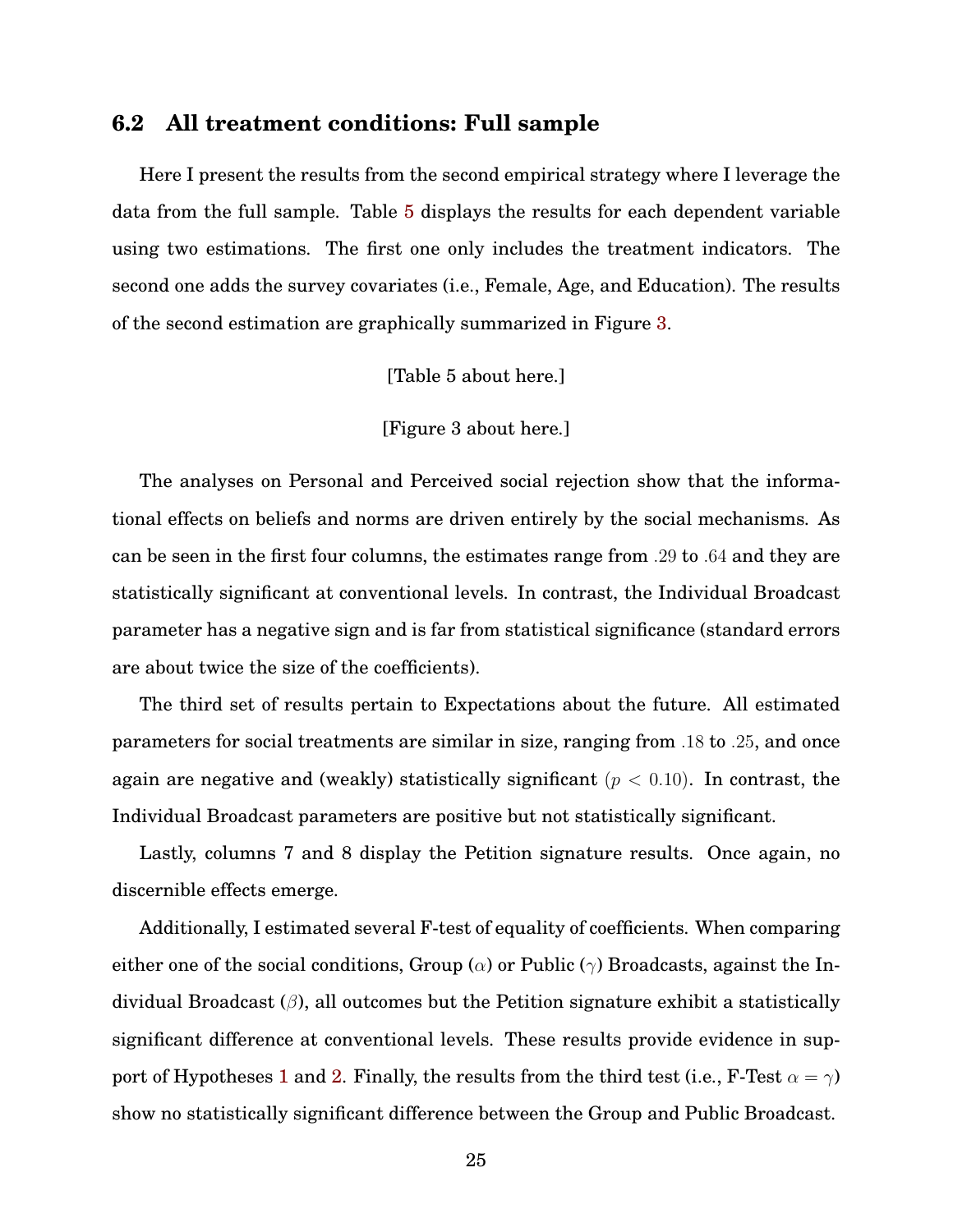In short, the findings discussed here match the ones of the previous section. Overall, the results support the main hypothesis of this paper: social mechanisms seem to be the main drivers behind media influence on social norms. When further examining the social mechanism, the evidence shows that publicness in and of itself is a sufficient condition to influence attitudes and norms, in favor of Hypothesis [2.](#page-9-1)

#### **6.2.1 Heterogeneous Effects**

As before, I analyze the possibility that the treatment effects may be heterogeneous along the dimensions of Gender, Education, and Age. Figure [A3](#page-33-0) in the Appendix graphically summarizes the results.

When examining the Group Broadcast treatment, I once again find that younger cohorts exhibit a stronger effect when it comes to Perceived social rejection and Expectations on the future prevalence of violence. Older cohorts, however, are more likely to sign the Petition. In regards to education, the effect size for all but the Petition variable is larger for less educated people. In contrast, the effect on the Petition signature is (weakly) statistically significant ( $p < 0.10$ ) only for highly educated individuals.

The evidence from the Public Broadcast condition follows a similar pattern. However, in contrast to the Group Broadcast treatment, older cohorts are more strongly influenced by the Public Broadcast in their stated personal beliefs about violence.

Finally, the results for the Individual Broadcast show no statistically significant effects. If one pattern arises, however, is that older and more educated cohorts see a negative effect on their personal beliefs. That is, the direction of the effect suggests that people were less likely to state that they believe violence against women is a problem, an opposite result from the social treatments.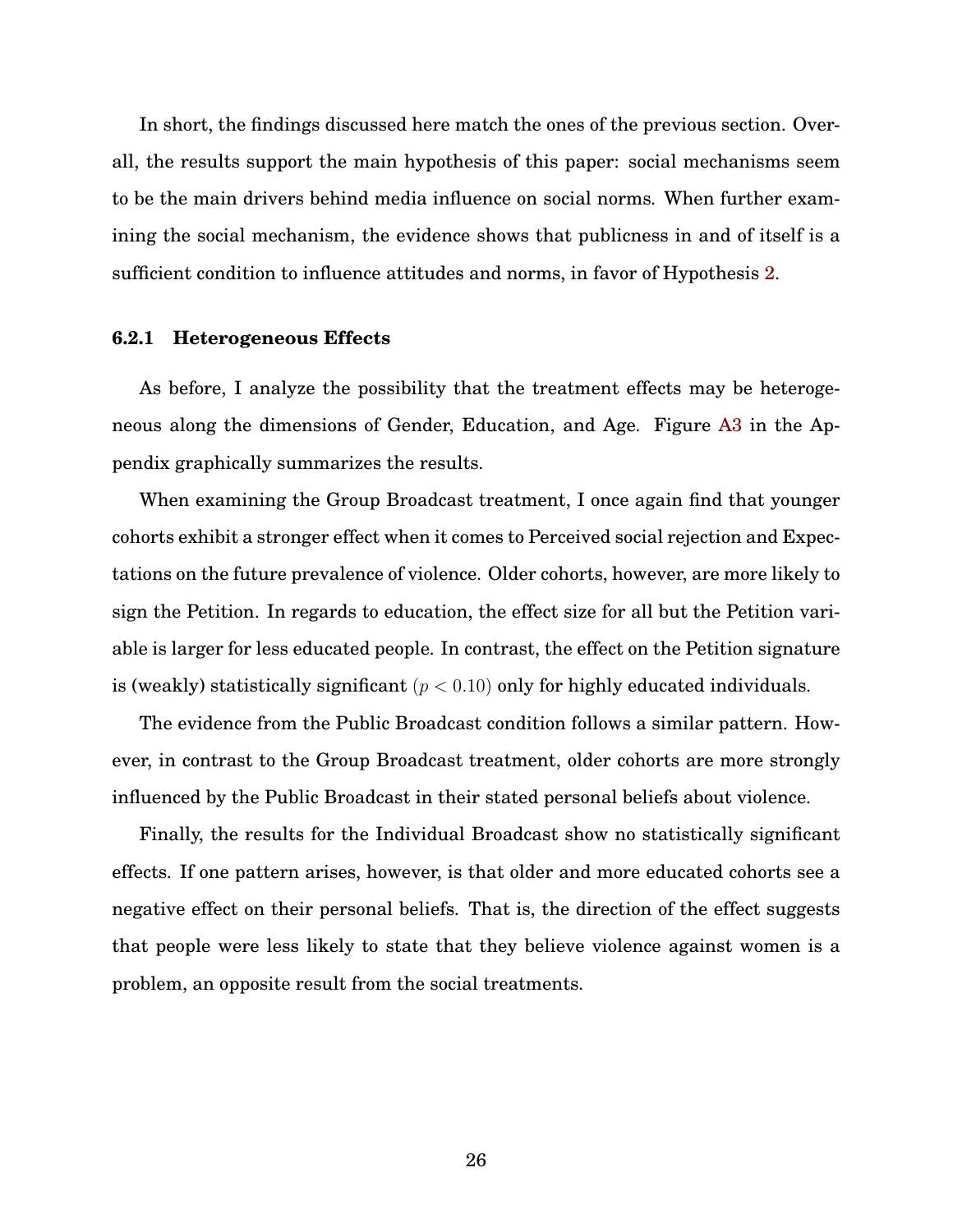# **7 Concluding Remarks**

This paper examines the different mechanisms underlying media influence on social norms, studying attitudes toward violence against women. To do so, I rely on two sources of variation to manipulate the method of delivery and social context in which households can receive the media intervention, namely exogenous topography conditions that precluded a significant part of the community to be able to listen the soap-opera broadcast and a randomization process that invited households to listen to the soap-opera in different ways.

The evidence tells a very consistent story: media influence on social norms is driven by social effects rather than individual persuasion. First, I show that a public method of delivery was able to decrease personal and perceived social acceptance of violence against women, whereas a private delivery had no discernible effects. I also show that public information is no panacea as it also increased pessimism on whether violence will decline in the future. Second, I present evidence that a pure public method of delivery (i.e., one that does not entail social interactions such as face-to-face interactions) is a necessary and sufficient condition to influence social norms.

These results provide individual-level evidence of the relative importance of individual and social mechanisms of media influence, in support of studies suggesting that indeed informational interventions work only through a social mechanism [\(Paluck,](#page-31-1) [2009;](#page-31-1) [Gottlieb,](#page-30-0) [2014\)](#page-30-0). The results also complement existing evidence on the link between media and attitudes about violence against women [\(Jensen and Os](#page-30-2)[ter,](#page-30-2) [2009\)](#page-30-2) by providing a specific channel via which media may indeed affect norms around gender-based violence.

In this study I focus on the method of delivery while holding constant the content of the program and abstracting from the sources the information comes from. This elicits a number of further questions. One line of inquiry can analyze the role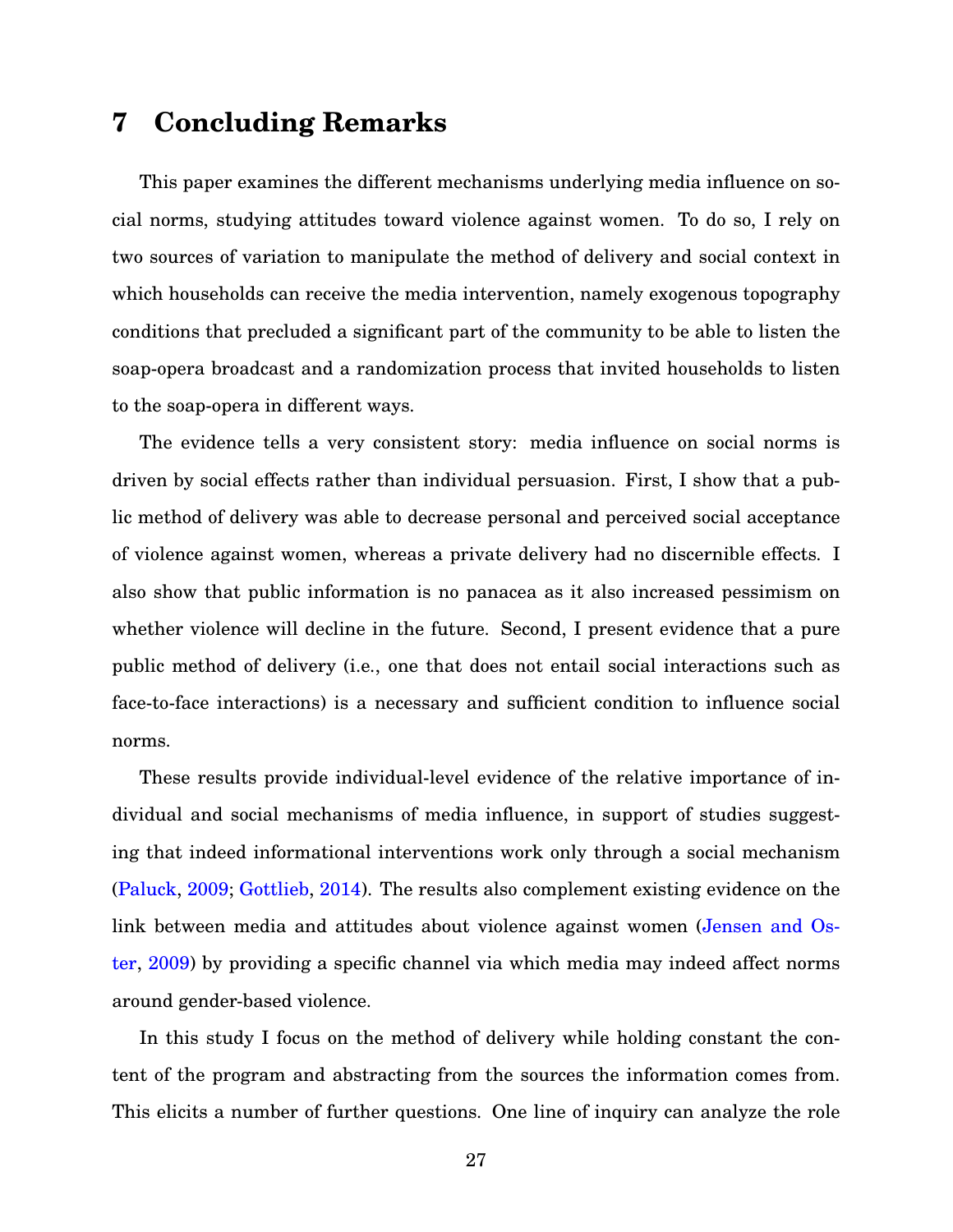of endorsers, namely to what extent informational effects are driven by the agents who deliver it, be them politicians, international organizations, NGOs, etc. Another natural line of inquiry is to analyze variation in the informational content, that is, understanding how different types of information influence social norms. In this paper, the soap-opera script used injunctive norms. As argued before, this had the effect of biasing against the findings presented here –given the fact that even those in the individual treatment would listen to these injunctive norms. An important question in the light of the findings presented here is what type of content can allude to the social interactions and social mechanisms argued above. This knowledge could inform and guide policies where public interventions could not be implemented.

All in all, a deeper understanding of the interaction between individual preferences and different types and sources of information can shed further light on the specific aspects of the social mechanism purported here.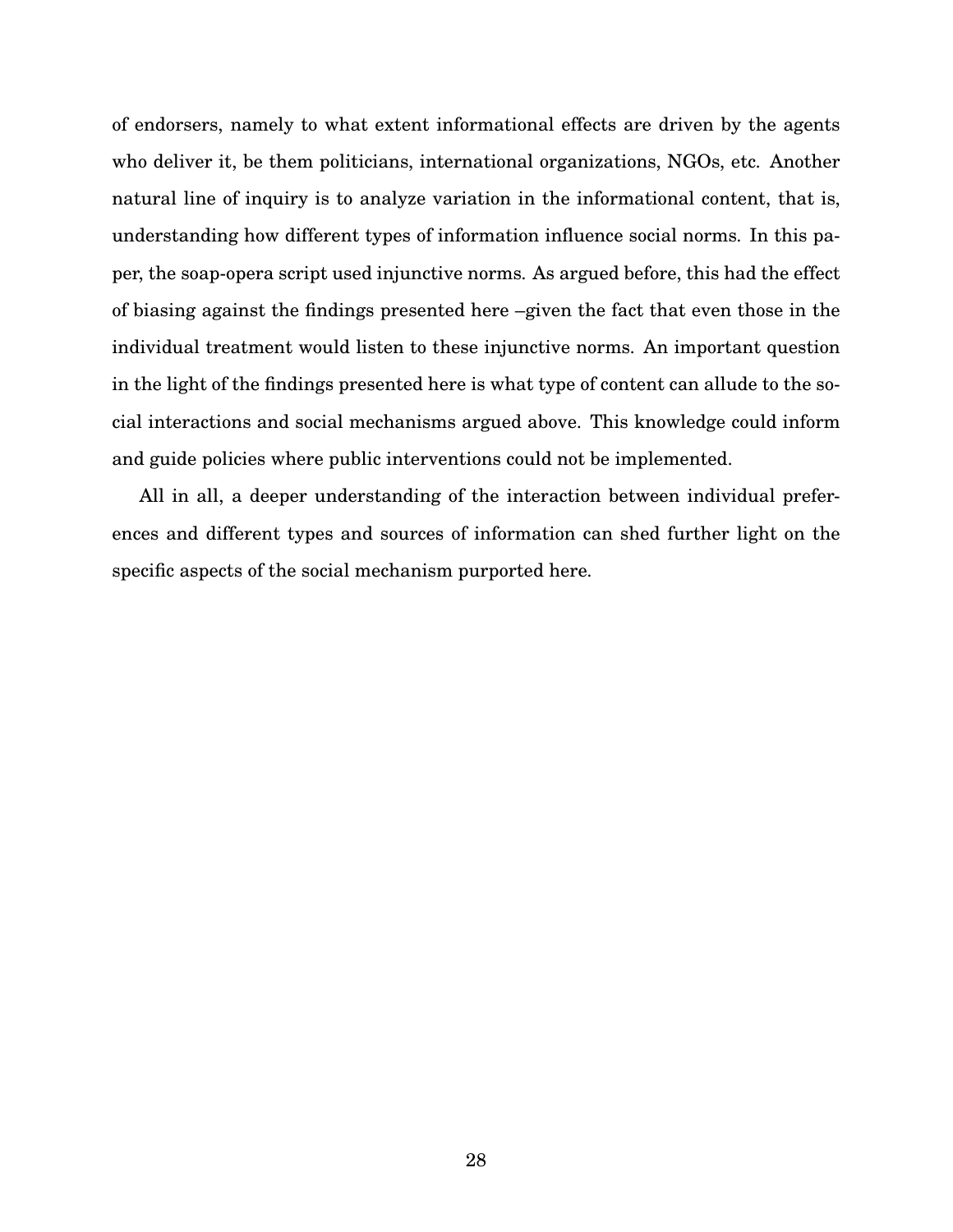# **References**

- <span id="page-29-1"></span>Bandura, Albert. 1986. *Social Foundations of Thought and Action: A Social Cognitive Theory*. Englewood Cliffs, NJ: Prentice-Hall.
- <span id="page-29-9"></span>Bandura, Albert. 2004. *Entertainment-Education and Social Change. History, Research, and Practice*. Lawrence Erlbaum Associates chapter Social cognitive theory for social and personal change enabled by the media, pp. 75–95.
- <span id="page-29-5"></span>Beath, Andrew, Fotini Christia, and Ruben Enikolopov. 2013. "Empowering Women trhough Development Aid: Evidence from a Field Experiment in Afghanistan." *American Political Science Review* 107 (3): 540–557.
- <span id="page-29-6"></span>Bush, Sarah. 2011. "International Politics and the Spread of Quotas for Women in Legislatures." *International Organization* 65 (1): 103–137.
- <span id="page-29-8"></span>Chong, Alberto, and Eliana La Ferrara. 2009. "Television and divorse: evidence from Brazilian novelas." *Journal of the European Economic Association* 7 (2-3): 458–468.
- <span id="page-29-2"></span>Chwe, Michael. 1998. "Culture, Circles, and Commercials: Publicity, Common Knowledge, and Social Coordination." *Rationality and Society* 10: 47–75.
- <span id="page-29-3"></span>Chwe, Michael. 2001. *Rational ritual: Culture, coordination, and common knowledge*. Princeton University Press.
- <span id="page-29-7"></span>DellaVigna, Stefano, and Ethan Kaplan. 2007. "The Fox News Effect: Media Bias and Voting." *Quarterly Journal of Economics* 122 (3): 187–234.
- <span id="page-29-0"></span>DellaVigna, Stefano, and Matthew Gentzkow. 2010. "Persuasion: Empirical Evidence." *Annual Review of Economics* 2: 643–669.
- <span id="page-29-4"></span>Duflo, Esther. 2012. "Women Empowerment and Economic Development." *Journal of Economic Literature* 50 (4): 1051–1079.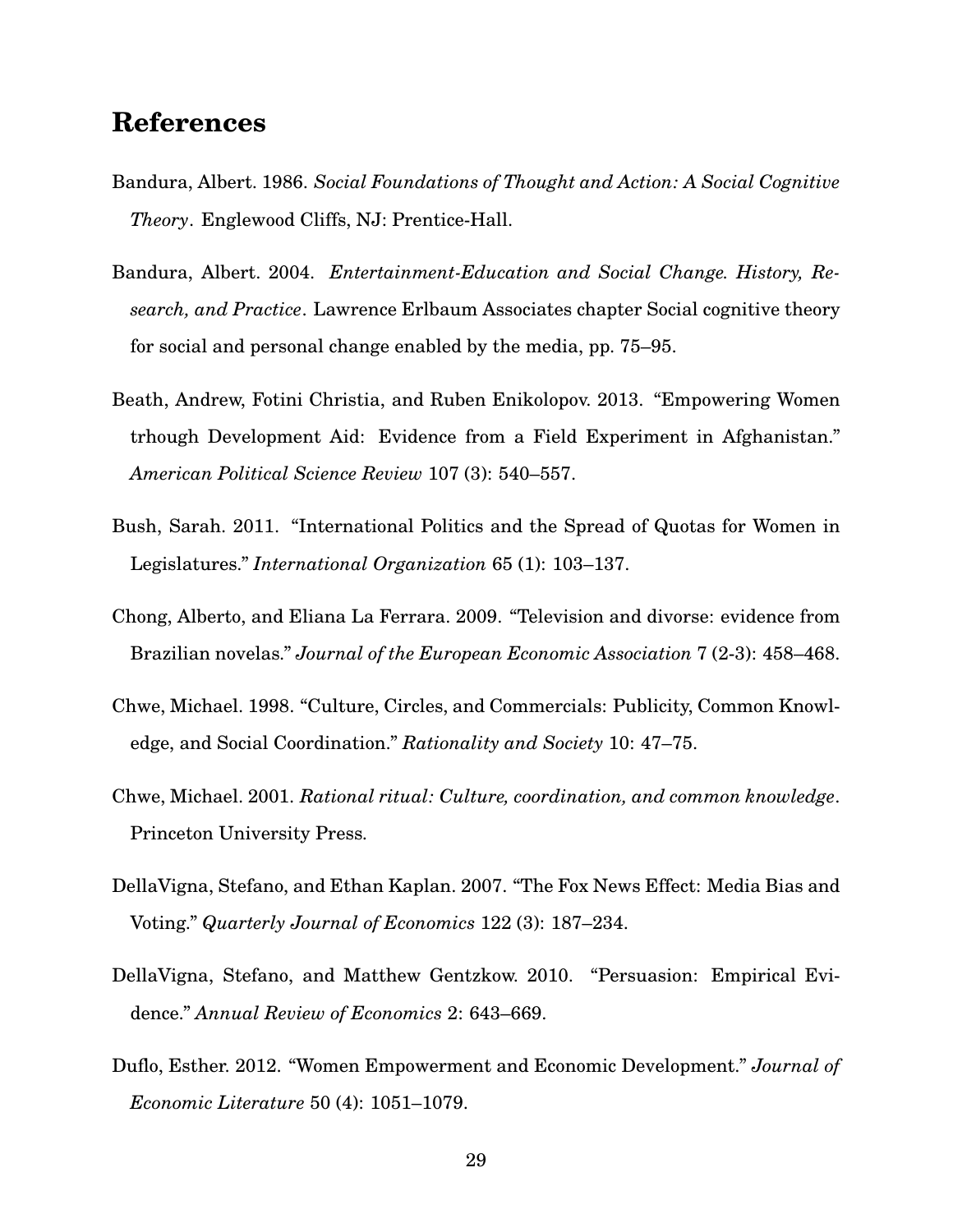- <span id="page-30-4"></span>Enikolopov, Ruben, Maria Petrova, and Ekaterina Zhuravskaya. 2011. "Media and Political Persuasion: Evidence from Russia." *American Economic Review* 101 (7): 3253–3285.
- <span id="page-30-8"></span>Fujiwara, Thomas, and Leonard Wantchekon. 2013. "Can Informed Public Deliberation Overcome Clientelism? Experimental Evidence from Benin." *American Economic Journal: Applied Economics* 5 (4): 241–55.
- <span id="page-30-3"></span>Gentzkow, Matthew. 2006. "Television and Voter Turnout." *Quarterly Journal of Economics* 121 (3): 931–972.
- <span id="page-30-6"></span>Gentzkow, Matthew, and Jesse Shapiro. 2004. "Media, Education and Antiamericanism in the Muslim World." *The Journal of Economic Perspectives* 18 (3): 117–133.
- <span id="page-30-1"></span>Giné, Xavier, and Ghazala Mansuri. 2012. "Together We Will: Experimental Evidence on Female Voting Behavior in Pakistan." Unpublished manuscript.
- <span id="page-30-0"></span>Gottlieb, Jessica. 2014. "Common Knowledge and Voter Coordination: Experimental Evidence from Mali." Unpublished manuscript.
- <span id="page-30-5"></span>Hayes, Danny, and Matt Guardino. 2011. "The Influence of Foreign Voices on U.S. Public Opinion." *American Journal of Political Science* 55 (4): 830–850.
- <span id="page-30-9"></span>Inglehart, Ronald. 1997. *Modernization and Postmodernization: Cultural, Economic and Political Change in 43 Societies*. Princeton University Press.
- <span id="page-30-2"></span>Jensen, Robert, and Emily Oster. 2009. "The power of TV: Cable television and women's status in India." *Quarterly Journal of Economics* 124 (3): 1057–1094.
- <span id="page-30-7"></span>Krug, Etienne G., Linda L. Dahberg, and Zwi Anthony D. Lozano Rafael Mercy, James A. 2002. *World report on violence and health*. World Health Organization.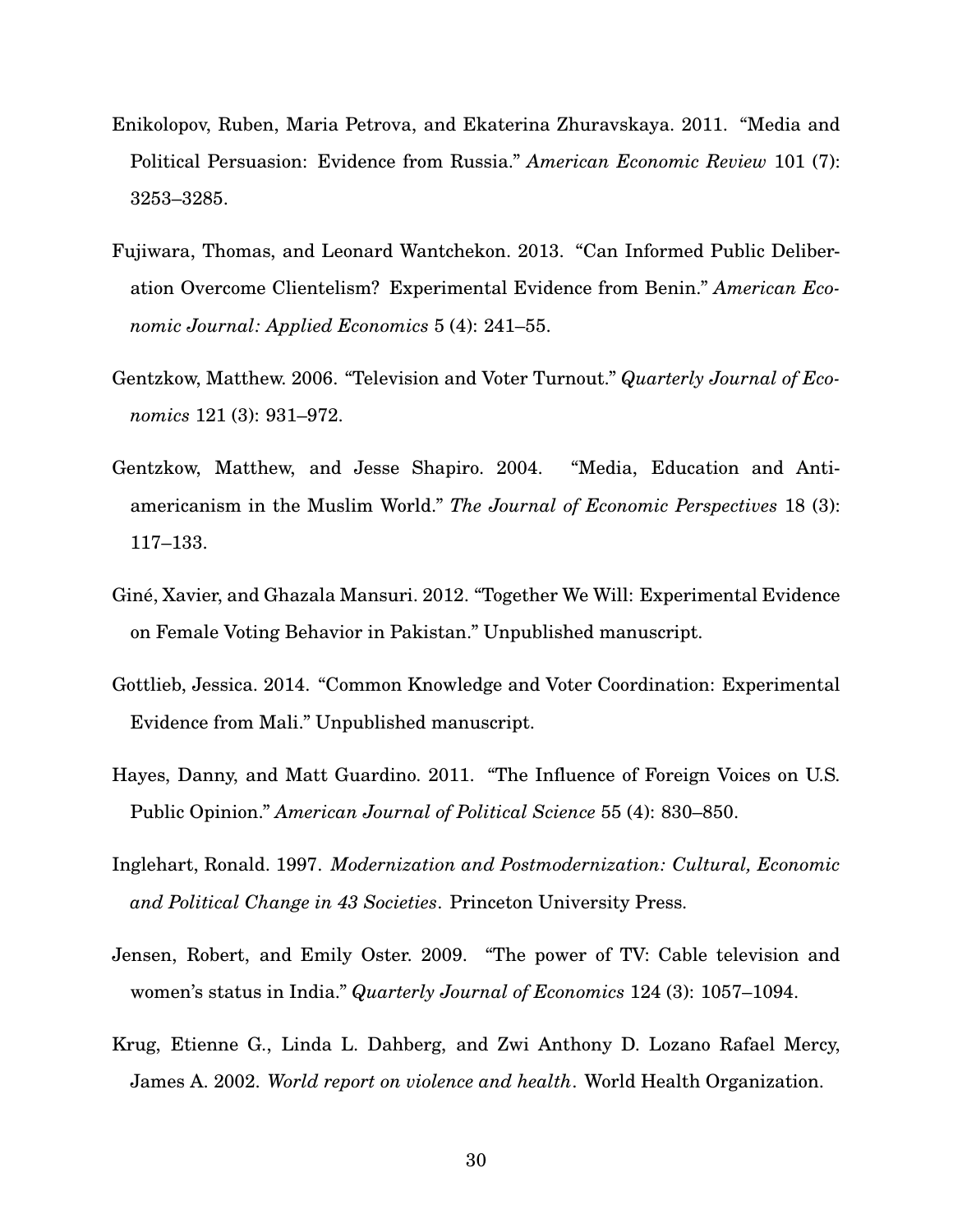- <span id="page-31-3"></span>La Ferrara, Eliana, Alberto Chong, and Suzanne Duryea. 2012. "Soap Operas and Fertility: Evidence from Brazil." *American Economic Journal: Applied Economics* 4 (4): 1–31.
- <span id="page-31-0"></span>Mackie, Gerry. 1996. "Ending Footbinding and Infibulation: A Convention Account." *American Sociological Review* 61 (6): 999–1017.
- <span id="page-31-7"></span>Miller, Dale T., Benoit Monin, and Deborah A. Prentice. 2000. *Attitudes, behavior, and social context: The role of norms and group membership*. Lawrence Erlbaum Associates chapter Pluralistic ignorance and inconsistency between private attitudes and public behaviors, pp. 95–113.
- <span id="page-31-6"></span>Morris, Stephen, and Hyun Song Shin. 2002. "Social Value of Public Information." *American Economic Review* 92 (5): 1521–1534.
- <span id="page-31-5"></span>Mutz, Diana. 1998. *Impersonal Influence: How Perceptions of Mass Collectives Affect Political Attitudes*. Cambridge University Press.
- <span id="page-31-2"></span>Olken, Ben. 2009. "Do Television and Radio Destroy Social Capital? Evidence from Indonesian Villages." *American Economic Journal: Applied Economics* 1 (4): 1–33.
- <span id="page-31-1"></span>Paluck, Elizabeth Levy. 2009. "Reducing intergroup prejudice and conflict using the media: A field experiment in Rwanda." *Journal of Personality and Social Psychology* 96: 574–587.
- <span id="page-31-4"></span>Paluck, Elizabeth Levy, and Donald P. Green. 2009. "Deference, Dissent, and Dispute Resolution: An Experimental Intervention Using Mass Media to Change Norms and Behavior in Rwanda." *American Political Science Review* 103 (4): 622–644.
- <span id="page-31-8"></span>Paluck, Elizabeth Levy, and Laurie Ball. 2010. "Social norms marketing aimed at gender based violence: A literature review and critical assessment." International Rescue Committee.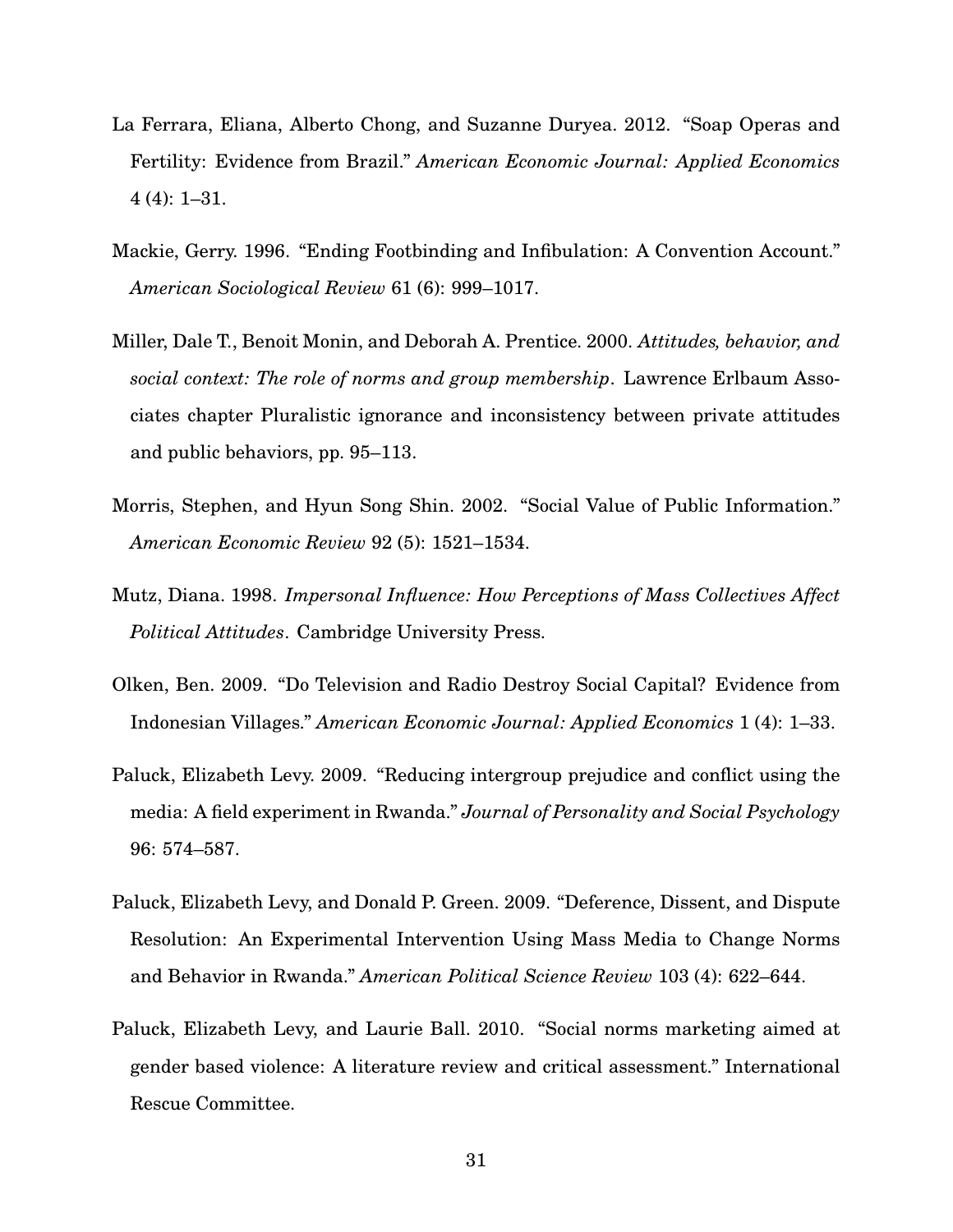- <span id="page-32-3"></span>Singhal, Arvind, Michael J. Cody, Everett M. Rogers, and Miguel Sabido, eds. 2003. *Entertainment-Education and Social Change: History, Research, and Practice*. Routledge.
- <span id="page-32-1"></span>Staub, Ervin, and Laurie Anne Pearlman. 2009. "Reducing intergroup prejudice and conflict: A commentary." *Journal of Personality and Social Psychology* 96 (3): 588– 593.
- <span id="page-32-2"></span>UNDP. 2009. *Indicadores de Desarrollo Humano y Género en México 2000-2005*. Programa de las Naciones Unidas para el Desarrollo - Mexico. ´
- <span id="page-32-0"></span>Yanagizawa-Drott, David. 2014. "Propaganda and Conflict: Evidence from the Rwandan Genocide." *Quarterly Journal of Economics* 129 (4).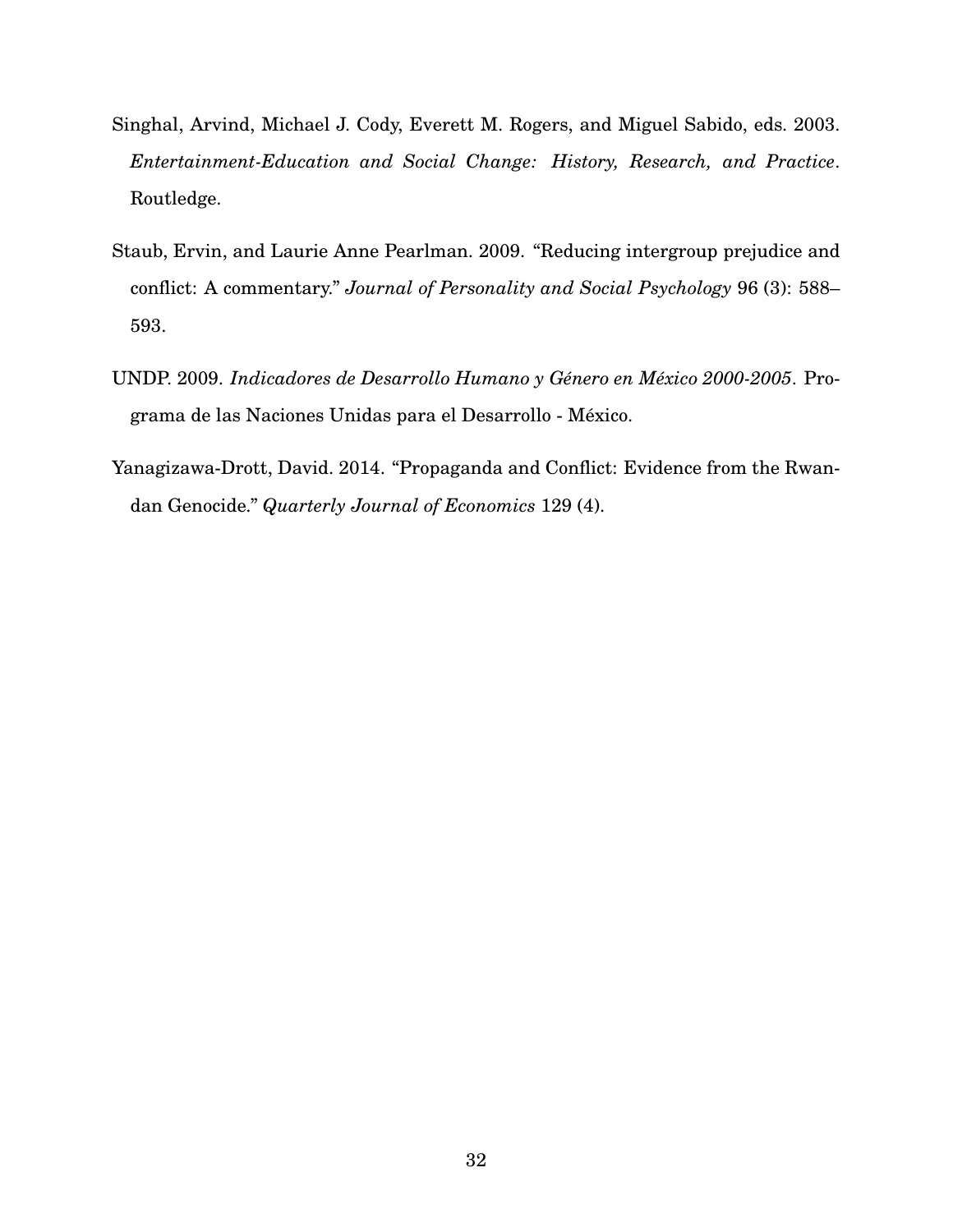<span id="page-33-0"></span>

✲

✛

Figure 1: Total population (green). Number of households (brown). Solid red line: loudspeaker reach. Red filled circle: Location of the loudspeaker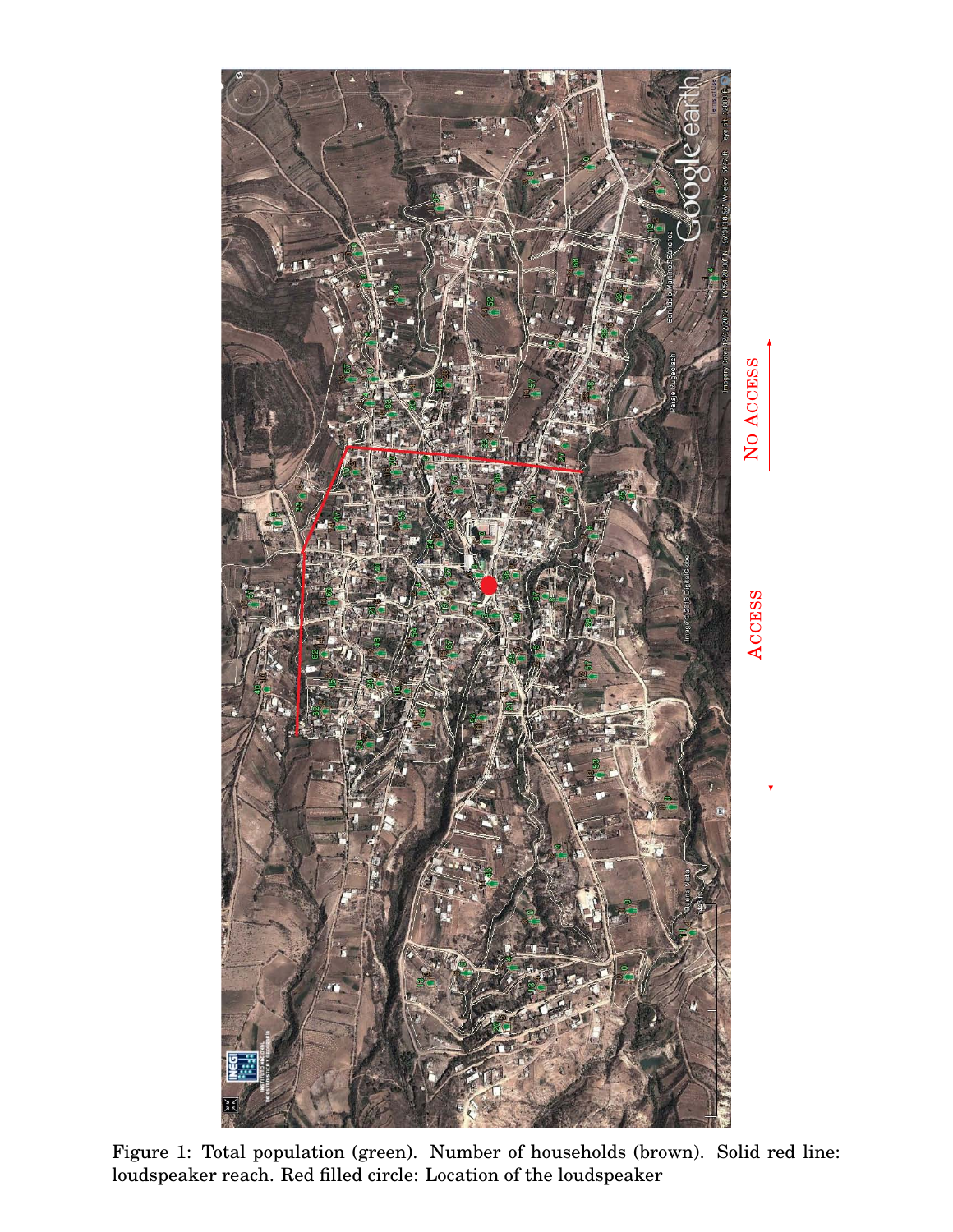<span id="page-34-0"></span>

Figure 2: **Social versus Individual Mechanisms**

*Note*: Effects of the Group Broadcast treatment on each of the four outcomes of interest. For continuous variables (all but Petition Signature), effects are expressed in standard deviations of the distribution of responses in the *Individual Broadcast* condition. Solid thin (thik) lines represent 95% C.I (90% C.I.)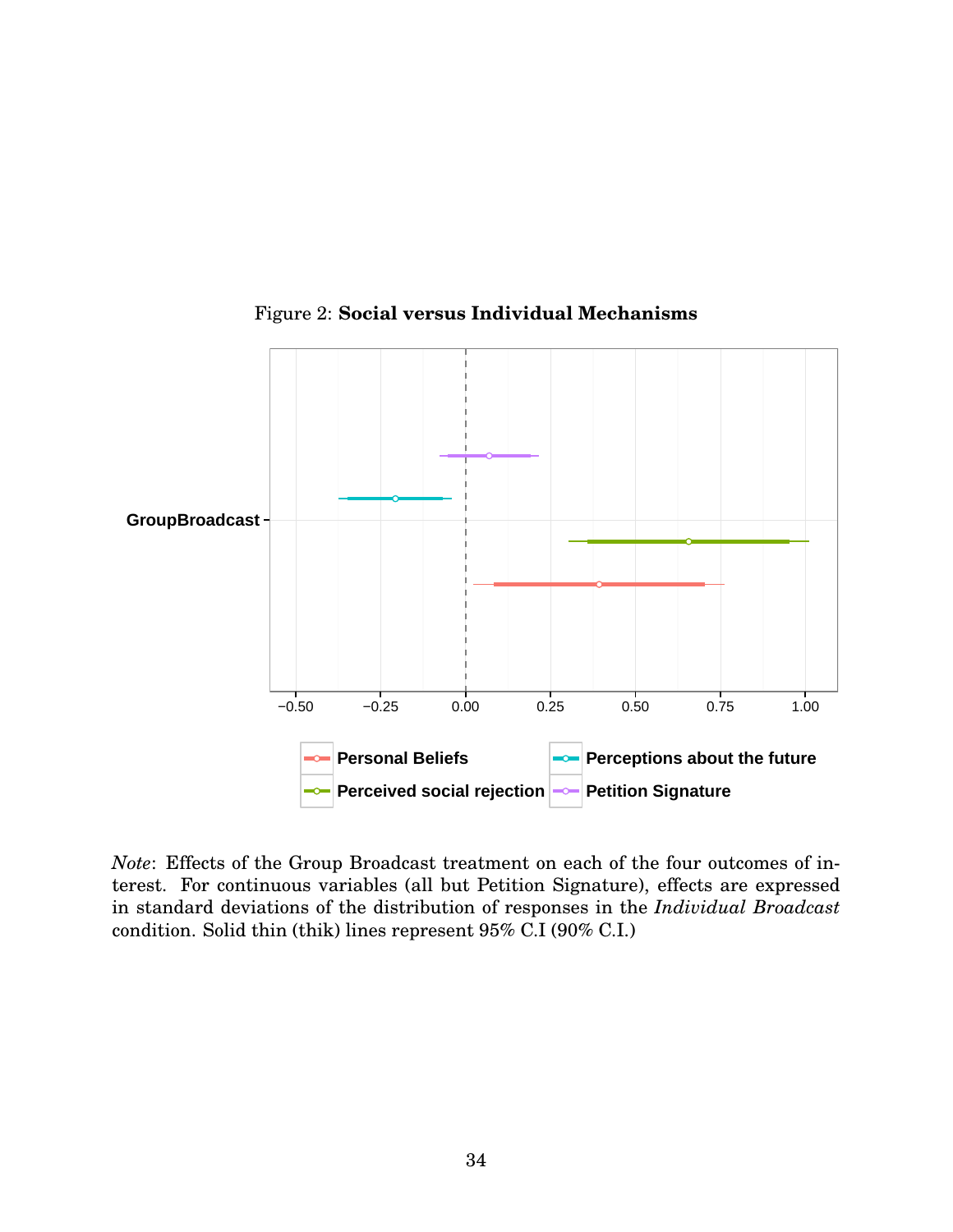<span id="page-35-0"></span>

Figure 3: **Social versus Individual Mechanisms**

*Note*: Effects of each treatment condition on each of the four outcomes of interest. For continuous variables (all but Petition Signature) effects are expressed in standard deviations of the distribution of responses in the baseline group. Solid thin (thik) lines represent 95% C.I (90% C.I.)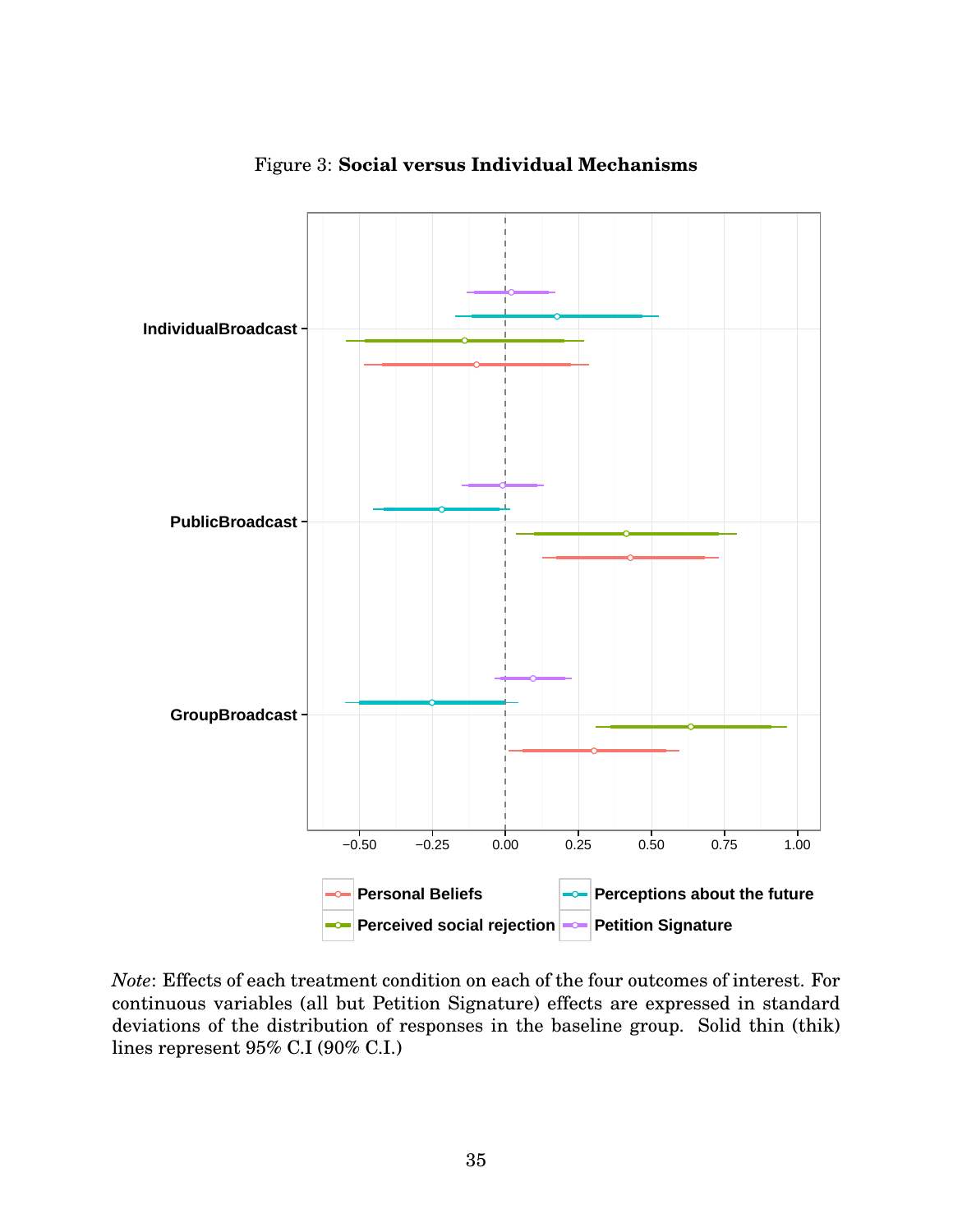<span id="page-36-0"></span>Table 1: **Treatments constructed by the Experimental Design**

| <i>Treatments</i>    | Within the            | <b>Outside the</b>       |  |  |  |
|----------------------|-----------------------|--------------------------|--|--|--|
|                      | loudspeaker's reach   | loudspeaker's reach      |  |  |  |
| Invited to listen    | I. Group Broadcast    | II. Individual Broadcast |  |  |  |
| (How?)               | (common place)        | $(CD-rom)$               |  |  |  |
| [Households/Surveys] | [58/96]               | [35/59]                  |  |  |  |
| Not invited          | III. Public Broadcast | <b>IV.</b> Baseline      |  |  |  |
|                      | (public signal)       |                          |  |  |  |
| [Households/Surveys] | [48/82]               | [60/103]                 |  |  |  |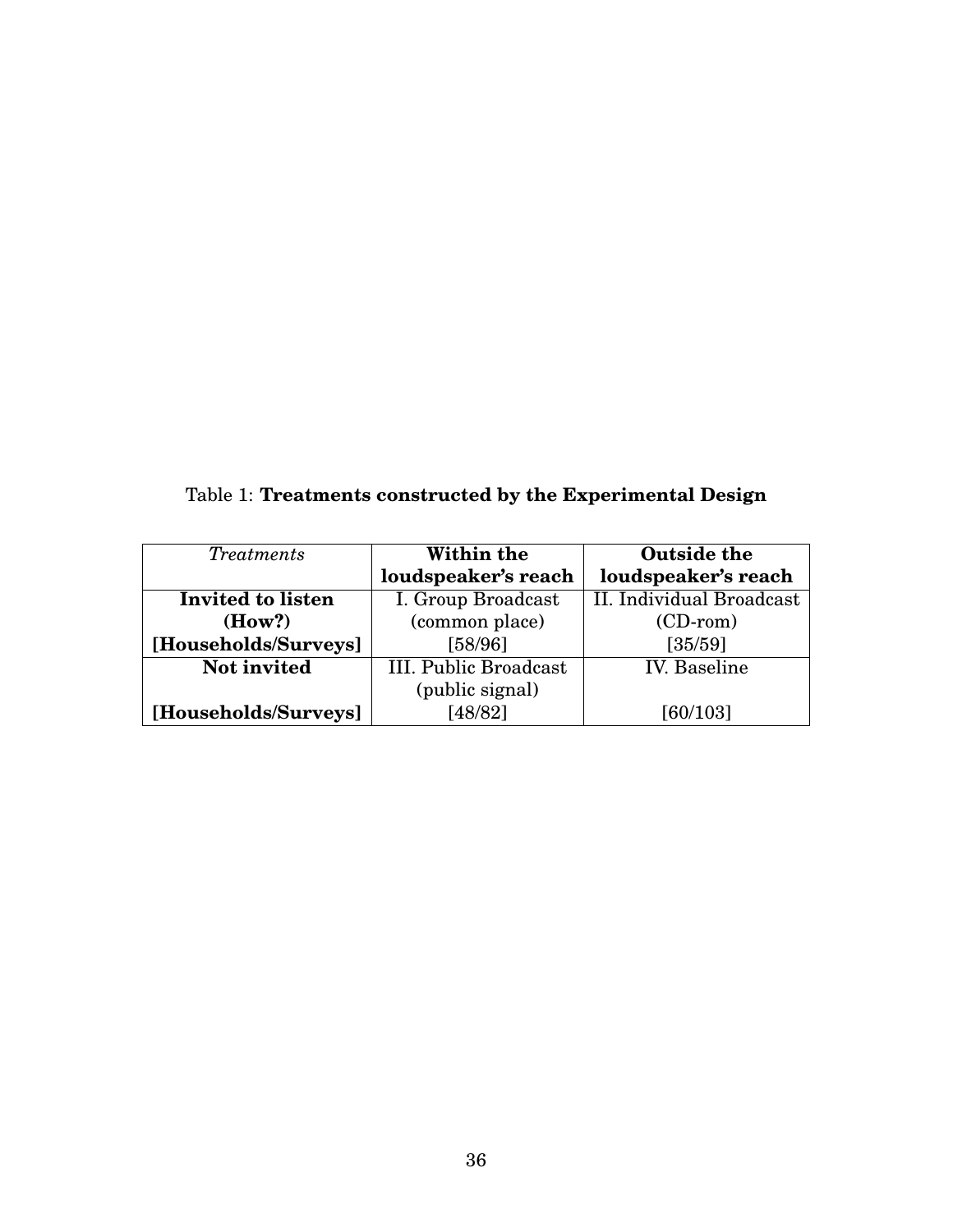|                                   | <b>Outside the</b> |             | Within the    |             |         |           |         |
|-----------------------------------|--------------------|-------------|---------------|-------------|---------|-----------|---------|
|                                   | loudspeaker's      |             | loudspeaker's |             |         |           |         |
|                                   | reach              |             | reach         |             |         |           |         |
|                                   | N                  | <b>Mean</b> | ${\bf N}$     | <b>Mean</b> | Diff.   | <b>SE</b> | p-value |
| <b>Individual Characteristics</b> |                    |             |               |             |         |           |         |
| Female                            | 813                | 0.58        | 1390          | 0.59        | 0.01    | 0.02      | 0.77    |
| <b>Economically Active Female</b> | 428                | 0.23        | 553           | 0.20        | $-0.03$ | 0.03      | 0.25    |
| Born outside Quialana             | 813                | 0.00        | 1390          | 0.00        | $-0.00$ | 0.00      | 0.89    |
| Catholic                          | 813                | 0.89        | 1390          | 0.91        | 0.02    | 0.01      | 0.23    |
| Does not speak Spanish            | 735                | 0.15        | 1293          | 0.15        | 0.01    | 0.02      | 0.74    |
| High-School Graduate              | 506                | 0.03        | 835           | 0.03        | 0.01    | 0.01      | 0.57    |
| Disabled (0-14 years old)         | 156                | 0.01        | 356           | 0.01        | 0.00    | 0.01      | 0.81    |
| <b>Household Characteristics</b>  |                    |             |               |             |         |           |         |
| Male head of household            | 189                | 0.72        | 335           | 0.71        | $-0.01$ | 0.04      | 0.77    |
| One bedroom house                 | 182                | 0.37        | 332           | 0.40        | 0.03    | 0.05      | 0.51    |
| With 3 or more occupants per room | 167                | 0.41        | 264           | 0.38        | $-0.03$ | 0.05      | 0.56    |
| Electricity                       | 189                | 0.97        | 338           | 0.98        | 0.01    | 0.01      | 0.50    |
| Bathroom                          | 189                | 0.93        | 338           | 0.96        | 0.02    | 0.02      | 0.23    |
| Fridge                            | 182                | 0.78        | 335           | 0.73        | $-0.05$ | 0.04      | 0.20    |
| Washing machine                   | 139                | 0.32        | 232           | 0.28        | $-0.05$ | $0.05\,$  | 0.33    |
| Car                               | 130                | 0.38        | 252           | 0.32        | $-0.06$ | 0.05      | 0.28    |
| Radio                             | 189                | 0.79        | 338           | 0.85        | 0.06    | 0.03      | 0.09    |
| Television                        | 186                | 0.77        | 335           | 0.79        | 0.02    | 0.04      | 0.61    |
| Computer                          | 144                | 0.03        | 188           | 0.05        | 0.02    | 0.02      | 0.35    |
| Landline                          | 158                | 0.46        | 302           | 0.44        | $-0.02$ | 0.05      | 0.61    |
| Cellphone                         | 147                | 0.38        | 231           | 0.39        | 0.00    | 0.05      | 0.93    |

### <span id="page-37-0"></span>Table 2: **Statistical balance between areas within and outside the loudspeaker's reach**

*Note:* Data from the 2012 National Housing Inventory.

'Does not speak Spanish' is based on population of 5 years old or more. The number of observations varies since the National Housing Inventory sets random entries as missing values to preserve confidentiality. Using differences in proportions for binary variables does not change the results.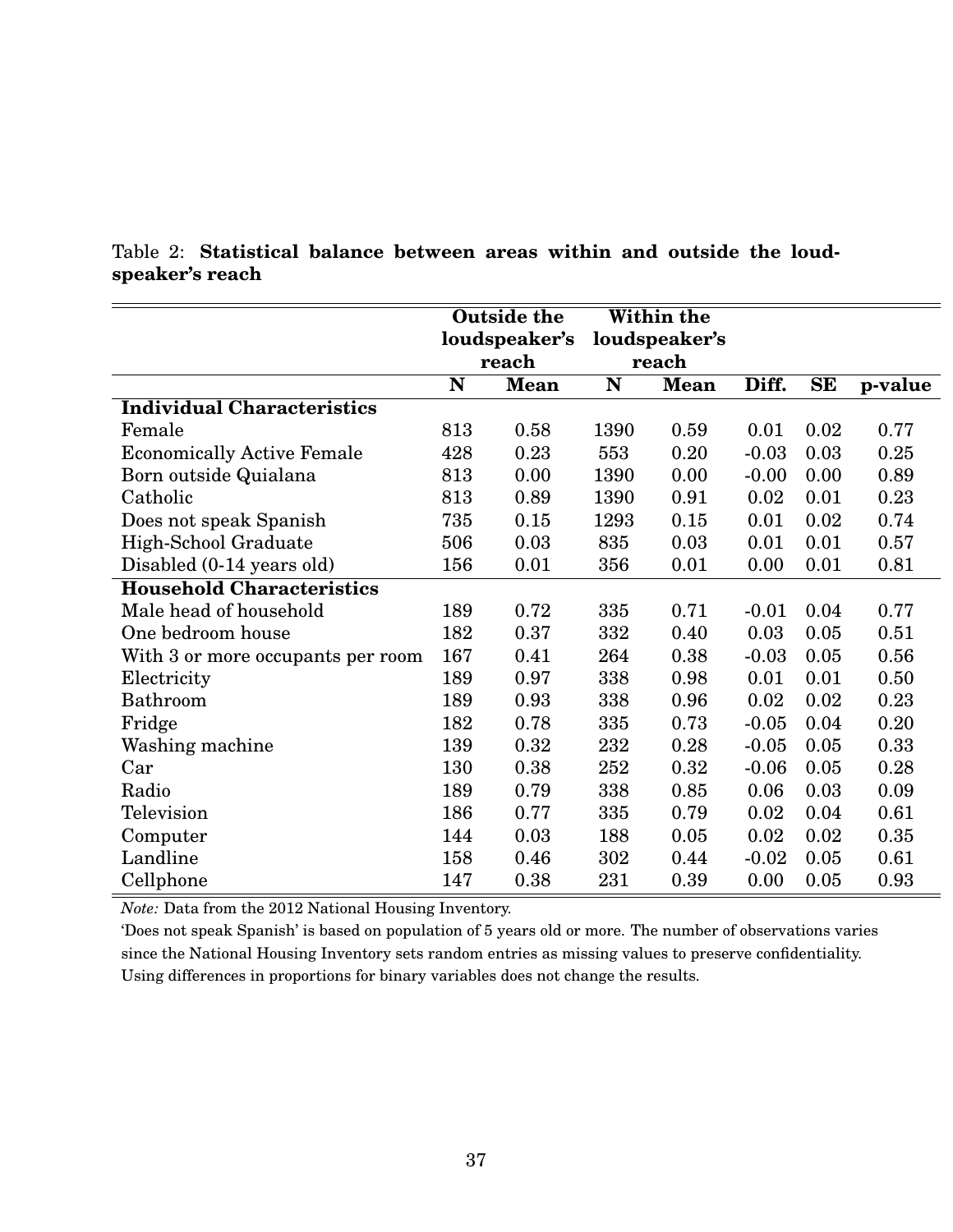<span id="page-38-0"></span>

| Variable                      | <b>Mean</b> | Std. Dev. | Min.     | Max. | N   |
|-------------------------------|-------------|-----------|----------|------|-----|
| Personal beliefs              | 4.296       | 0.909     |          | 5    | 335 |
| Perceived social rejection    | 2.952       | 0.914     |          | 4    | 335 |
| Expectations about the future | 3.042       | 0.392     |          | 4    | 335 |
| Petition signature            | 0.743       | 0.438     | $\Omega$ | 1    | 315 |
| Female                        | 0.637       | 0.482     | $\theta$ | 1    | 339 |
| Age                           | 42.917      | 15.451    | 15       | 86   | 338 |
| Education                     | 2.368       | 0.656     |          | 3    | 337 |

Table 3: **Descriptive statistics**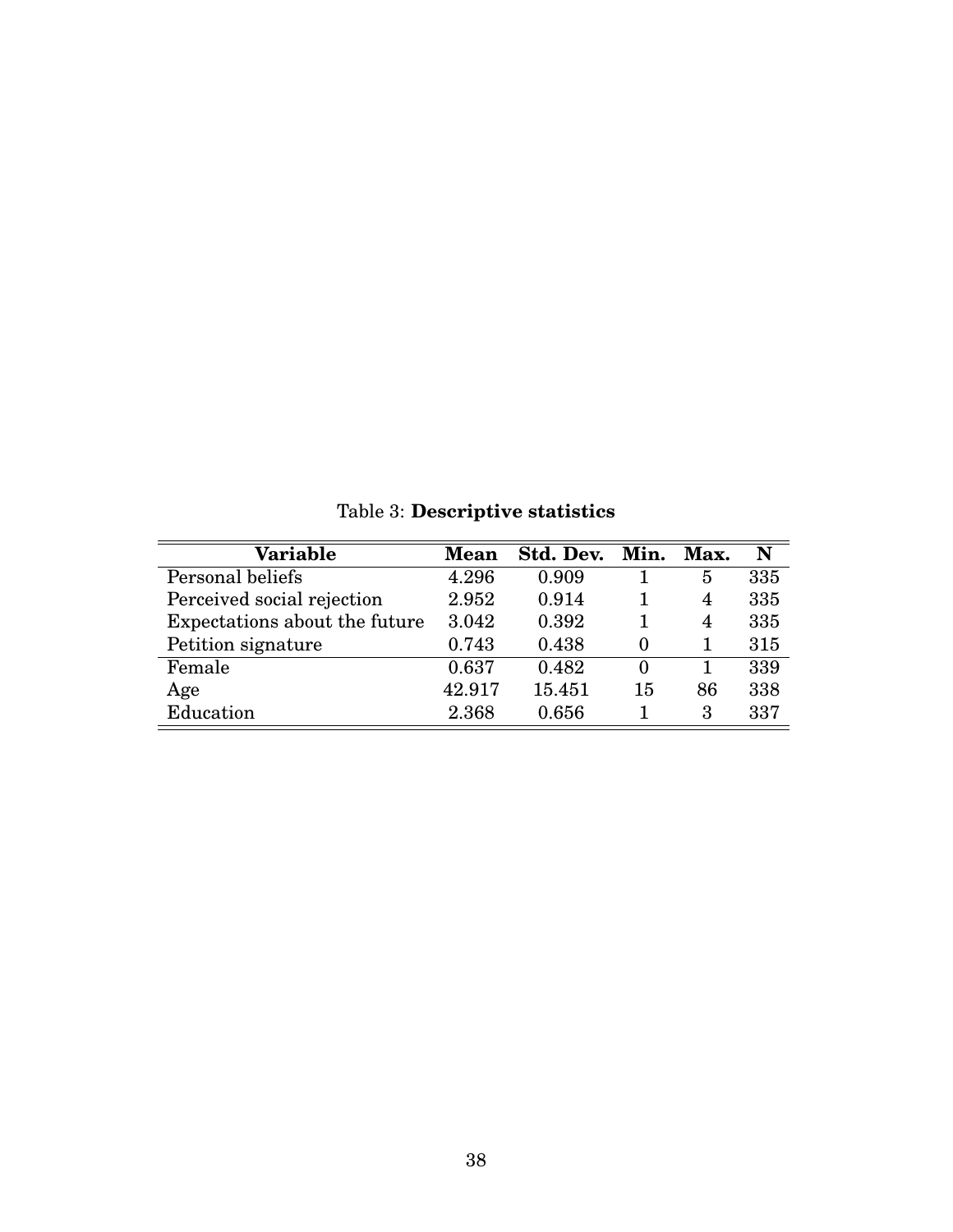|                               |            | Group Broadcast $[\alpha]$ |
|-------------------------------|------------|----------------------------|
| Dependent Variable            | (1)        | (2)                        |
| <b>Personal Beliefs</b>       | $0.33^{+}$ | $0.37*$                    |
|                               | (0.17)     | (0.18)                     |
| N                             | 154        | 153                        |
| Households                    | 94         | 94                         |
| R-squared                     | 0.03       | 0.07                       |
| Perceived social rejection    | $0.66**$   | $0.67**$                   |
|                               | (0.18)     | (0.18)                     |
| N                             | 154        | 153                        |
| Households                    | 94         | 94                         |
| R-squared                     | 0.11       | 0.12                       |
| Expectations about the future | $-0.48*$   | $-0.49*$                   |
|                               | (0.19)     | (0.20)                     |
| N                             | 154        | 153                        |
| Households                    | 94         | 94                         |
| R-squared                     | 0.06       | 0.08                       |
| <b>Petition Signature</b>     | 0.05       | 0.07                       |
|                               | (0.07)     | (0.07)                     |
| N                             | 141        | 140                        |
| Households                    | 92         | 91                         |
| R-squared                     | 0.01       | 0.07                       |
| Covariates                    |            |                            |

### <span id="page-39-0"></span>Table 4: **Social and Individual Mechanisms: Group versus Individual Broadcast**

Robust standard errors clustered at the household level in parentheses. Covariates: Age, Female, Education.

 $^{+}$  p < 0.10,  $^{*}$  p < 0.05,  $^{**}$  p < 0.01